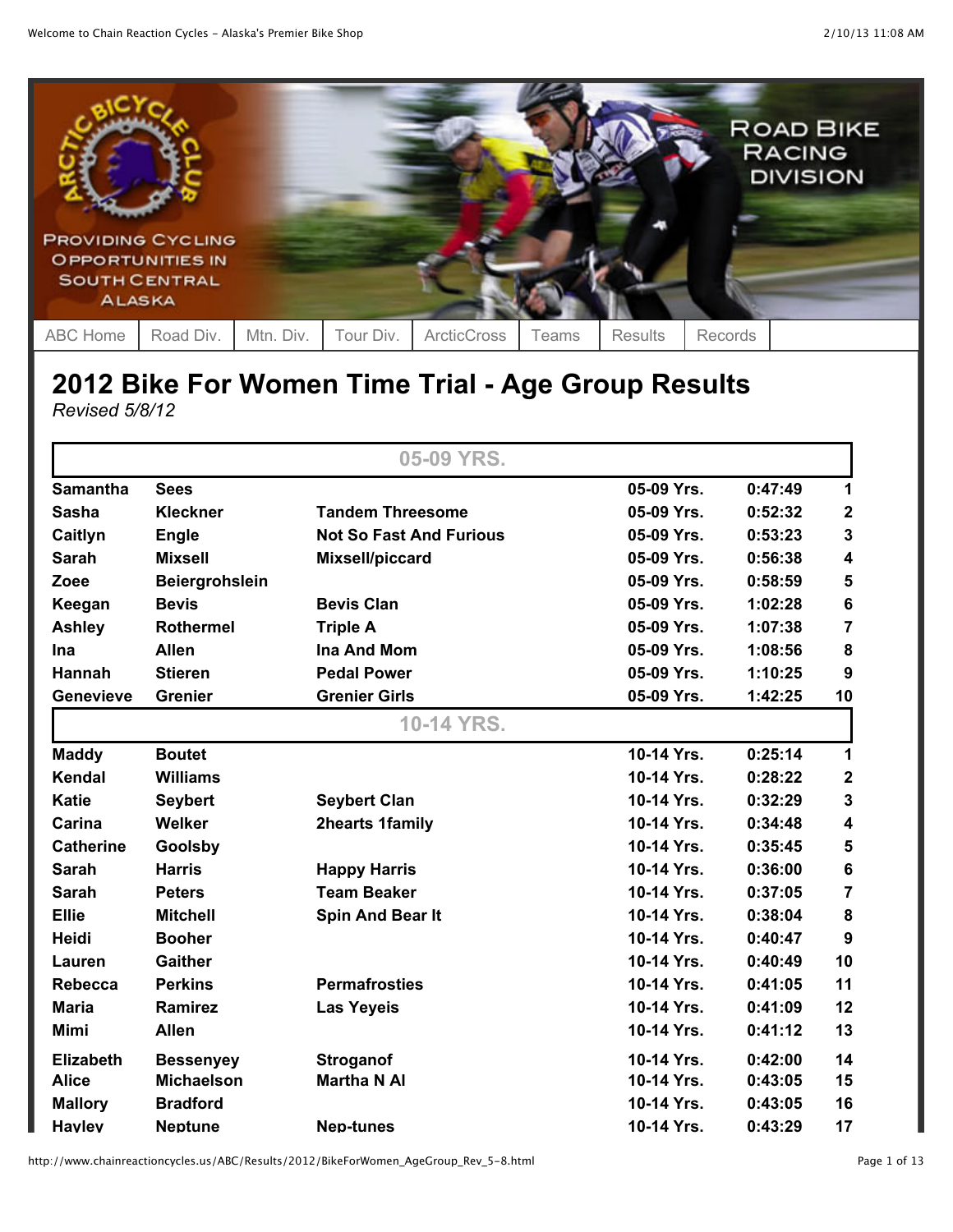| ن - ن<br>Graylin | <b>Simes</b>     | <b>Team Simes</b>         | 10-14 Yrs. | 0:45:26 | 18           |
|------------------|------------------|---------------------------|------------|---------|--------------|
| <b>Madeline</b>  | White            |                           | 10-14 Yrs. | 0:45:40 | 19           |
| <b>Amanda</b>    | <b>Todd</b>      |                           | 10-14 Yrs. | 0:45:41 | 20           |
| Hannah           | <b>Armbrust</b>  | <b>Huffman Huskies</b>    | 10-14 Yrs. | 0:46:35 | 21           |
| <b>Emma</b>      | <b>Sees</b>      |                           | 10-14 Yrs. | 0:46:39 | 22           |
| <b>Noelle</b>    | <b>Flodin</b>    | <b>She Spoke</b>          | 10-14 Yrs. | 0:47:01 | 23           |
| <b>Makenna</b>   | <b>Pallozzi</b>  | <b>Team Pallozzi</b>      | 10-14 Yrs. | 0:48:52 | 24           |
| <b>Maddie</b>    | <b>Barsalou</b>  | <b>The Girlfriends</b>    | 10-14 Yrs. | 0:50:01 | 25           |
| <b>Katie</b>     | <b>Peichel</b>   |                           | 10-14 Yrs. | 0:50:56 | 26           |
| <b>Erika</b>     | <b>Schrader</b>  | <b>Pedal Power</b>        | 10-14 Yrs. | 0:52:32 | 27           |
| <b>Elizabeth</b> | <b>Barto</b>     | Mommaandmika              | 10-14 Yrs. | 0:52:56 | 28           |
| <b>Adrianna</b>  | <b>Proffitt</b>  | <b>Proffitt</b>           | 10-14 Yrs. | 0:54:04 | 29           |
| <b>Mercedes</b>  | <b>Petrilla</b>  |                           | 10-14 Yrs. | 0:54:30 | 30           |
| <b>Riley</b>     | <b>Simes</b>     | <b>Team Simes</b>         | 10-14 Yrs. | 0:54:38 | 31           |
| Julia            | <b>Todd</b>      |                           | 10-14 Yrs. | 0:55:13 | 32           |
| <b>Audrey</b>    | <b>Hickman</b>   |                           | 10-14 Yrs. | 0:56:44 | 33           |
| Keegan           | <b>Blain</b>     | <b>Pedal Power</b>        | 10-14 Yrs. | 0:57:38 | 34           |
| <b>Sarah</b>     | <b>Tucker</b>    | <b>Akgirlz</b>            | 10-14 Yrs. | 0:58:41 | 35           |
| Erin             | <b>Bevis</b>     | <b>Bevis Clan</b>         | 10-14 Yrs. | 1:02:52 | 36           |
|                  |                  | <b>15-19 YRS.</b>         |            |         |              |
| <b>Kinsey</b>    | Loan             |                           | 15-19 Yrs. | 0:24:47 | 1            |
| <b>Stephanie</b> | <b>Kirk</b>      | <b>Kirknators</b>         | 15-19 Yrs. | 0:28:06 | $\mathbf{2}$ |
| Ana              | Jager            |                           | 15-19 Yrs. | 0:28:18 | 3            |
| Jordan           | Pruszenski       |                           | 15-19 Yrs. | 0:32:41 | 4            |
| Zoey             | <b>Grenier</b>   | <b>Grenier Girls</b>      | 15-19 Yrs. | 0:32:47 | 5            |
| Angela           | <b>Piccard</b>   | Mixsell/piccard           | 15-19 Yrs. | 0:39:38 | 6            |
| Katlyn           | White            |                           | 15-19 Yrs. | 0:40:00 | 7            |
| <b>Marielle</b>  | Van Tuyn         | <b>Stroganof</b>          | 15-19 Yrs. | 0:40:31 | 8            |
| Riann            | <b>Anderson</b>  |                           | 15-19 Yrs. | 0:40:44 | 9            |
| Kc               | Kent             |                           | 15-19 Yrs. | 0:40:49 | 10           |
| Laurel           | Paton            |                           | 15-19 Yrs. | 0:41:33 | 11           |
| <b>Emily</b>     | <b>Reast</b>     |                           | 15-19 Yrs. | 0:46:06 | 12           |
| Hope             | Meyn             | <b>Meyn Gals</b>          | 15-19 Yrs. | 0:46:56 | 13           |
|                  |                  | 20-24 YRS.                |            |         |              |
| <b>Valerie</b>   | <b>Kirk</b>      | <b>Kirknators</b>         | 20-24 Yrs. | 0:28:12 | 1            |
| <b>Kelsey</b>    | <b>Tranel</b>    |                           | 20-24 Yrs. | 0:32:04 | 2            |
| <b>Brittany</b>  | Larock           |                           | 20-24 Yrs. | 0:33:12 | 3            |
| Sophie           | Walsh            |                           | 20-24 Yrs. | 0:33:31 | 4            |
| <b>Sierra</b>    | <b>Motsinger</b> |                           | 20-24 Yrs. | 0:34:24 | 5            |
| <b>Kirsten</b>   | <b>Schultz</b>   |                           | 20-24 Yrs. | 0:34:49 | 6            |
| Courtney         | Owen             |                           | 20-24 Yrs. | 0:35:58 | 7            |
| Keerstan         | <b>Beitter</b>   | <b>Happy Bikers</b>       | 20-24 Yrs. | 0:38:42 | 8            |
| <b>Susanna</b>   | <b>Kelly</b>     |                           | 20-24 Yrs. | 0:40:33 | 9            |
| Morgan           | Cooper           |                           | 20-24 Yrs. | 0:41:10 | 10           |
| Jessica          | Winn             | <b>Arctic Foxes Rugby</b> | 20-24 Yrs. | 0:47:34 | 11           |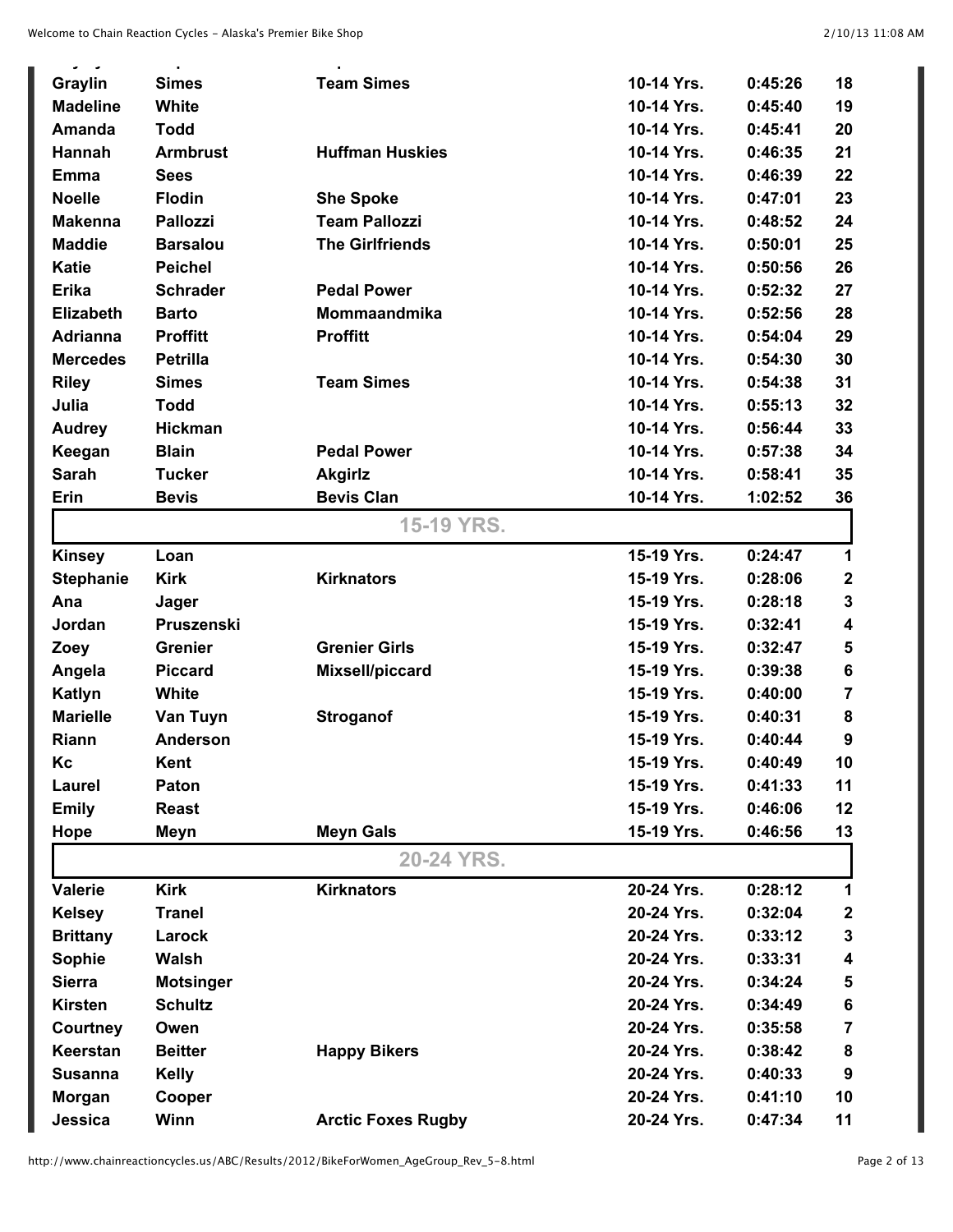| Jessica          | <b>Bowers</b>     |                            | 20-24 Yrs. | 0:48:40 | 12                      |
|------------------|-------------------|----------------------------|------------|---------|-------------------------|
| <b>Christi</b>   | Meyn              | <b>Meyn Gals</b>           | 20-24 Yrs. | 0:49:00 | 13                      |
|                  |                   | 25-29 YRS.                 |            |         |                         |
| <b>Kikkan</b>    | Randall           |                            | 25-29 Yrs. | 0:24:10 | 1                       |
| <b>Christina</b> | Grande            |                            | 25-29 Yrs. | 0:28:47 | $\boldsymbol{2}$        |
| Karrianna        | Gallagher         |                            | 25-29 Yrs. | 0:29:59 | $\mathbf{3}$            |
| <b>Diana</b>     | <b>Burbank</b>    |                            | 25-29 Yrs. | 0:32:01 | $\overline{\mathbf{4}}$ |
| <b>Kristen</b>   | <b>Keifer</b>     |                            | 25-29 Yrs. | 0:32:24 | ${\bf 5}$               |
| Jordin           | <b>Thompson</b>   |                            | 25-29 Yrs. | 0:32:51 | $\bf 6$                 |
| <b>Danielle</b>  | Fay               |                            | 25-29 Yrs. | 0:33:30 | $\overline{7}$          |
| <b>Abby</b>      | <b>Beltz</b>      | <b>Double D's</b>          | 25-29 Yrs. | 0:35:04 | 8                       |
| Aurora           | <b>Hablett</b>    |                            | 25-29 Yrs. | 0:36:08 | 9                       |
| Jessica          | <b>Faulkner</b>   |                            | 25-29 Yrs. | 0:36:42 | 10                      |
| Kathryn          | <b>Riddle</b>     | <b>Double D's</b>          | 25-29 Yrs. | 0:36:50 | 11                      |
| <b>Stefanie</b>  | <b>Hayes</b>      |                            | 25-29 Yrs. | 0:37:16 | 12                      |
| <b>Melissa</b>   | <b>Bayer</b>      |                            | 25-29 Yrs. | 0:37:22 | 13                      |
| Aimee            | Rathbun           |                            | 25-29 Yrs. | 0:37:29 | 14                      |
| Kimberly         | <b>Resheske</b>   |                            | 25-29 Yrs. | 0:37:36 | 15                      |
| <b>Chasity</b>   | <b>Huddleston</b> |                            | 25-29 Yrs. | 0:37:37 | 16                      |
| Lela             | <b>Walker</b>     |                            | 25-29 Yrs. | 0:37:46 | 17                      |
| Kari             | Gdula             | <b>Gdula Gals</b>          | 25-29 Yrs. | 0:38:43 | 18                      |
| Rachel           | Kemp              |                            | 25-29 Yrs. | 0:38:59 | 19                      |
| Ciara            | <b>Smith</b>      | <b>Arctic Foxes Rugby</b>  | 25-29 Yrs. | 0:39:53 | 20                      |
| <b>Nicole</b>    | <b>Maddamma</b>   | <b>Thelma &amp; Louise</b> | 25-29 Yrs. | 0:39:57 | 21                      |
| <b>Erikka</b>    | <b>Viehman</b>    | <b>T-streakers</b>         | 25-29 Yrs. | 0:40:18 | 22                      |
| Rachel           | Goertz            |                            | 25-29 Yrs. | 0:41:10 | 23                      |
| <b>Leigh Ann</b> | <b>Collins</b>    | <b>Brendel Kriers</b>      | 25-29 Yrs. | 0:42:33 | 24                      |
| <b>Rebekah</b>   | Luhrs             | <b>Arctic Foxes Rugby</b>  | 25-29 Yrs. | 0:43:25 | 25                      |
| Leah             | <b>Campbell</b>   |                            | 25-29 Yrs. | 0:43:43 | 26                      |
| <b>Chelsea</b>   | Casey             |                            | 25-29 Yrs. | 0:44:01 | 27                      |
| <b>Victoria</b>  | <b>Hillwig</b>    |                            | 25-29 Yrs. | 0:44:15 | 28                      |
| Jaylee           | <b>Brendel</b>    | <b>Brendel Kriers</b>      | 25-29 Yrs. | 0:44:24 | 29                      |
| <b>Meredith</b>  | <b>Sherman</b>    |                            | 25-29 Yrs. | 0:44:49 | 30                      |
| <b>Brittany</b>  | <b>Martin</b>     | Double D's                 | 25-29 Yrs. | 0:48:01 | 31                      |
| <b>Theresa</b>   | Feighery          |                            | 25-29 Yrs. | 0:48:20 | 32                      |
| Kari             | Jenski            |                            | 25-29 Yrs. | 0:49:29 | 33                      |
| Amy              | <b>Mick</b>       |                            | 25-29 Yrs. | 0:50:09 | 34                      |
| Julia            | Carter            |                            | 25-29 Yrs. | 0:50:36 | 35                      |
| Jennifer         | <b>Parkhurst</b>  | <b>Jpls</b>                | 25-29 Yrs. | 0:54:05 | 36                      |
| Keri             | <b>Parsons</b>    |                            | 25-29 Yrs. | 0:55:37 | 37                      |
|                  |                   | 30-34 YRS.                 |            |         |                         |
| <b>Martha</b>    | <b>Marlow</b>     |                            | 30-34 Yrs. | 0:26:22 | 1                       |
| <b>Carrie</b>    | <b>Setian</b>     |                            | 30-34 Yrs. | 0:27:21 | $\boldsymbol{2}$        |
| <b>Erica</b>     | White             |                            | 30-34 Yrs. | 0:28:25 | 3                       |
| Kimberly         | <b>Klein</b>      |                            | 30-34 Yrs. | 0:28:58 | 4                       |
|                  | $\cdots$          |                            | -- - - - - | - -- -- |                         |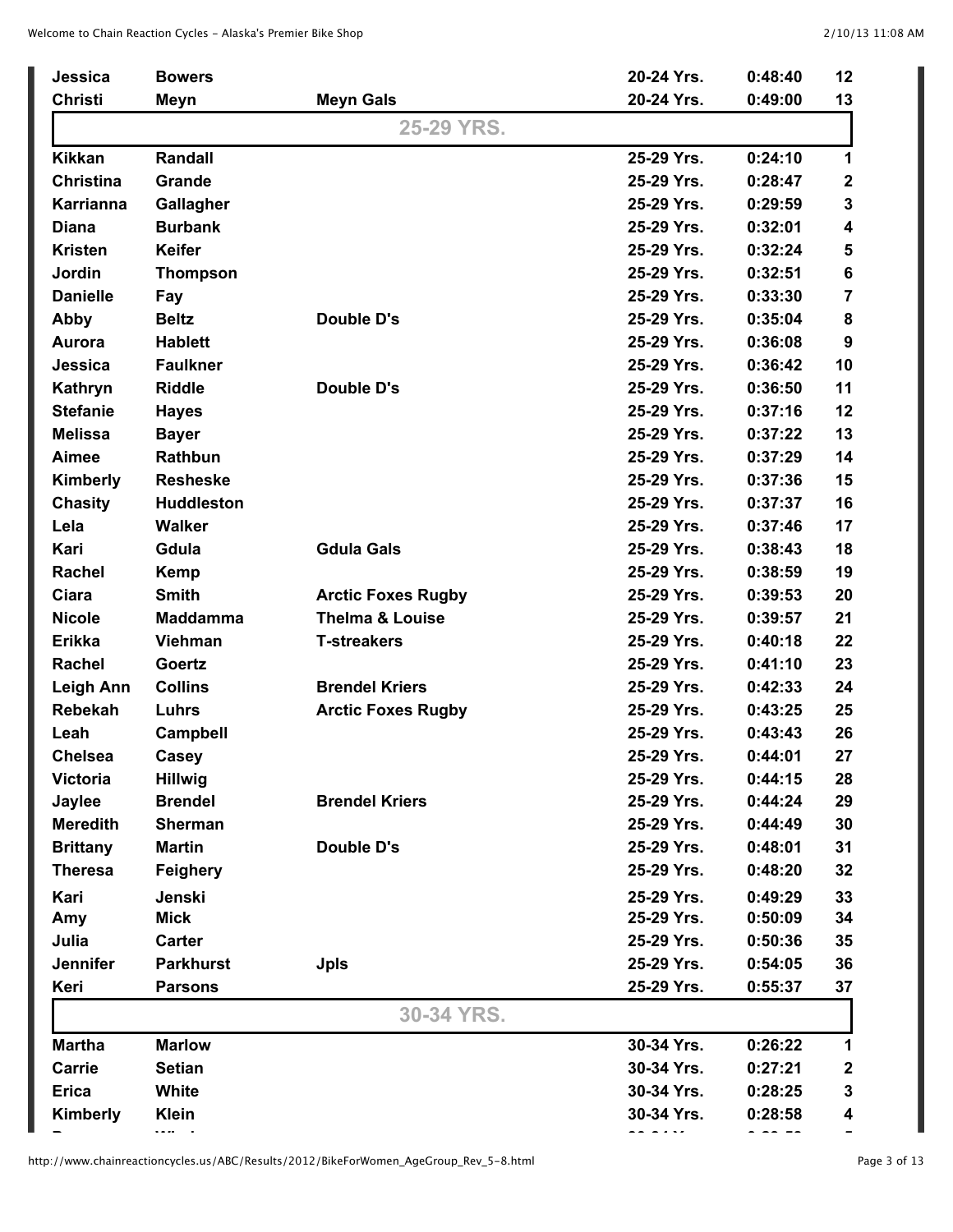| Pam             | <b>Winders</b>     |                                           | 30-34 Yrs. | 0:29:53 | 5  |
|-----------------|--------------------|-------------------------------------------|------------|---------|----|
| <b>Sara</b>     | Rottman            |                                           | 30-34 Yrs. | 0:30:40 | 6  |
| Wendy           | <b>Manninen</b>    |                                           | 30-34 Yrs. | 0:31:29 | 7  |
| Lori            | <b>Davey</b>       |                                           | 30-34 Yrs. | 0:31:47 | 8  |
| <b>Beth</b>     | Calabro            | <b>Huffman Huskies</b>                    | 30-34 Yrs. | 0:31:55 | 9  |
| <b>Theresa</b>  | Westerlund         |                                           | 30-34 Yrs. | 0:32:35 | 10 |
| Kari            | Wiederkehr         |                                           | 30-34 Yrs. | 0:33:12 | 11 |
| Tana            | <b>Stone</b>       |                                           | 30-34 Yrs. | 0:33:16 | 12 |
| <b>Jessie</b>   | <b>Chmielowski</b> |                                           | 30-34 Yrs. | 0:33:53 | 13 |
| <b>Amber</b>    | <b>Myers</b>       | <b>Not So Fast And Furious</b>            | 30-34 Yrs. | 0:34:17 | 14 |
| Sondra          | <b>Menefee</b>     |                                           | 30-34 Yrs. | 0:34:59 | 15 |
| Paige           | <b>Nelson</b>      |                                           | 30-34 Yrs. | 0:35:09 | 16 |
| <b>Erica</b>    | <b>Valentine</b>   | <b>Bearded Seal Sport And Social Club</b> | 30-34 Yrs. | 0:36:04 | 17 |
| <b>Tara</b>     | <b>Adams</b>       |                                           | 30-34 Yrs. | 0:36:09 | 18 |
| <b>Tracey</b>   | <b>Anderson</b>    |                                           | 30-34 Yrs. | 0:36:22 | 19 |
| <b>Amanda</b>   | <b>Duvall</b>      | <b>Bling Things</b>                       | 30-34 Yrs. | 0:36:24 | 20 |
| Sara            | <b>McCormick</b>   |                                           | 30-34 Yrs. | 0:36:56 | 21 |
| <b>Tara</b>     | <b>Kulin</b>       | <b>Sweet Riders</b>                       | 30-34 Yrs. | 0:37:00 | 22 |
| <b>Brandy</b>   | <b>Stepetin</b>    | <b>Moms Club</b>                          | 30-34 Yrs. | 0:37:12 | 23 |
| Abi             | <b>Brock</b>       |                                           | 30-34 Yrs. | 0:37:13 | 24 |
| <b>Jennifer</b> | <b>Schroeder</b>   |                                           | 30-34 Yrs. | 0:37:33 | 25 |
| Lu              | Gallego            |                                           | 30-34 Yrs. | 0:38:23 | 26 |
| <b>Jennifer</b> | <b>Schober</b>     |                                           | 30-34 Yrs. | 0:38:25 | 27 |
| <b>Janelle</b>  | <b>Roberts</b>     | <b>Seybert Clan</b>                       | 30-34 Yrs. | 0:38:25 | 28 |
| <b>Jennifer</b> | <b>Buck</b>        | <b>Double D's</b>                         | 30-34 Yrs. | 0:39:25 | 29 |
| Erin            | <b>Somaduroff</b>  |                                           | 30-34 Yrs. | 0:39:47 | 30 |
| Cara            | <b>Fairbanks</b>   |                                           | 30-34 Yrs. | 0:39:48 | 31 |
| <b>Alexis</b>   | <b>Kaferstein</b>  |                                           | 30-34 Yrs. | 0:39:49 | 32 |
| Lindsey         | Kendall            | <b>Not So Fast And Furious</b>            | 30-34 Yrs. | 0:40:08 | 33 |
| <b>Nicole</b>   | <b>Knox</b>        | <b>Runosu</b>                             | 30-34 Yrs. | 0:40:11 | 34 |
| <b>Sara</b>     | Garsha             | Thelma & Louise                           | 30-34 Yrs. | 0:40:32 | 35 |
| <b>Heather</b>  | <b>Ptak</b>        |                                           | 30-34 Yrs. | 0:40:53 | 36 |
| <b>Sissel</b>   | Westlien           |                                           | 30-34 Yrs. | 0:40:53 | 37 |
| <b>Adele</b>    | <b>Fetter</b>      |                                           | 30-34 Yrs. | 0:41:27 | 38 |
| Faith           | <b>Hewlett</b>     | Amy & Faith                               | 30-34 Yrs. | 0:41:32 | 39 |
| Carin           | Vadala             |                                           | 30-34 Yrs. | 0:43:56 | 40 |
| Ida             | <b>Litteral</b>    | Double D's                                | 30-34 Yrs. | 0:44:46 | 41 |
| Ophelia         | Yang               | <b>Mad Bikers</b>                         | 30-34 Yrs. | 0:44:59 | 42 |
| Andrea          | <b>Allen</b>       |                                           | 30-34 Yrs. | 0:45:15 | 43 |
| <b>Christy</b>  | <b>Dailey</b>      | <b>Brendel Kriers</b>                     | 30-34 Yrs. | 0:45:17 | 44 |
| <b>Rebecca</b>  | Van Wyck           |                                           | 30-34 Yrs. | 0:49:25 | 45 |
| <b>Melanie</b>  | Gehman             | <b>Not So Fast And Furious</b>            | 30-34 Yrs. | 0:50:39 | 46 |
| Rachel          | <b>Keirn</b>       |                                           | 30-34 Yrs. | 0:53:39 | 47 |
| <b>Marisa</b>   | <b>Glieco</b>      | <b>Jpls</b>                               |            |         |    |
|                 |                    | <b>Arctic Foxes Rugby</b>                 | 30-34 Yrs. | 0:57:09 | 48 |
| Meaghan         | Rothermel          | <b>Triple A</b>                           | 30-34 Yrs. | 1:07:20 | 49 |

**35-39 YRS.**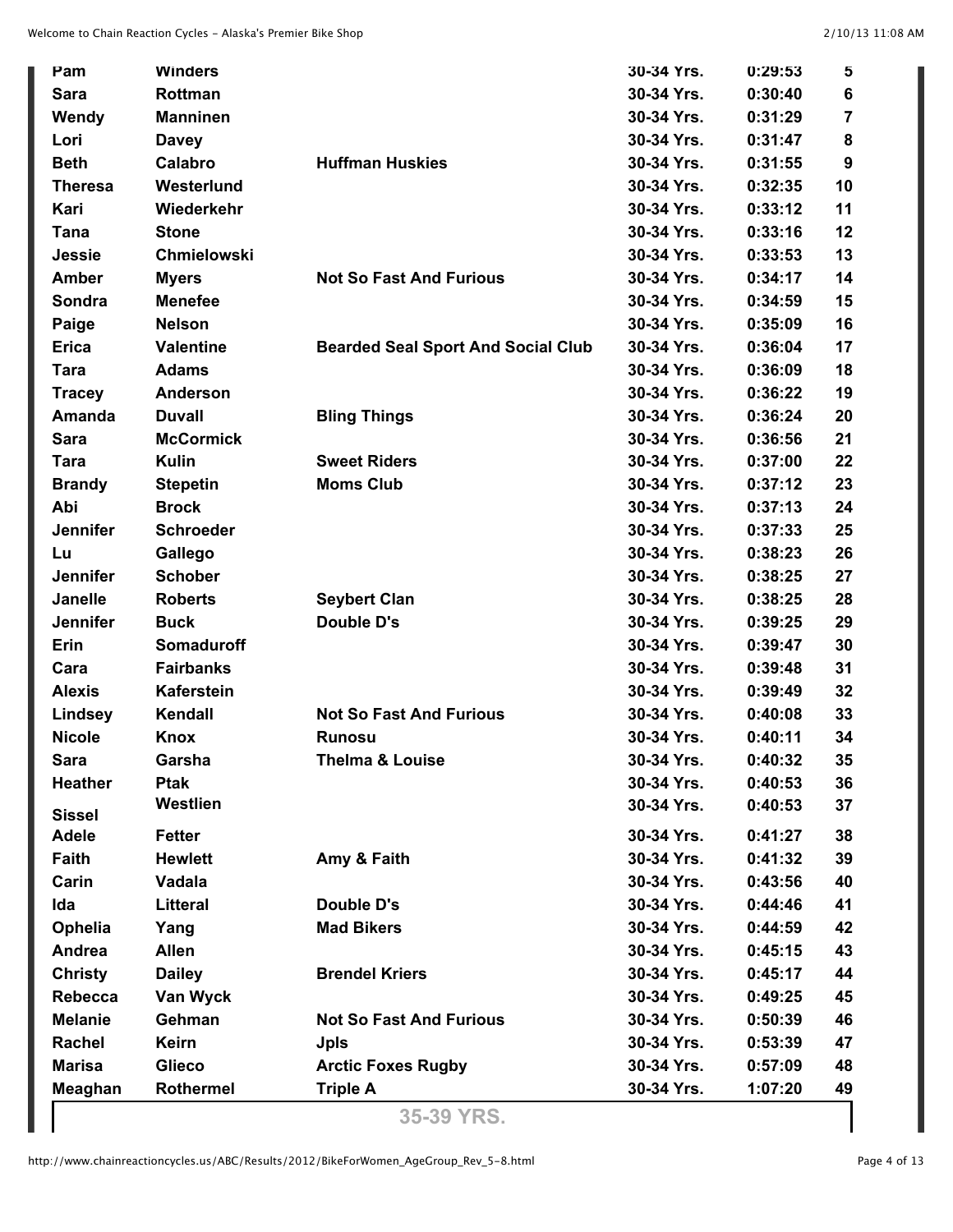| <b>Kelly</b>     | <b>Powers</b>        |                               | 35-39 Yrs. | 0:24:51 | 1              |
|------------------|----------------------|-------------------------------|------------|---------|----------------|
| Renee            | <b>Millard</b>       | Alaska Bicycle Center Wasilla | 35-39 Yrs. | 0:26:38 | $\mathbf 2$    |
| <b>Kelly</b>     | Janukajtis           |                               | 35-39 Yrs. | 0:27:08 | 3              |
| Jodi             | <b>Mclaughlin</b>    |                               | 35-39 Yrs. | 0:27:50 | 4              |
| <b>Jennifer</b>  | <b>Sees</b>          |                               | 35-39 Yrs. | 0:27:55 | 5              |
| <b>Tracy</b>     | <b>Morrison</b>      | <b>Shelley And Tracy</b>      | 35-39 Yrs. | 0:28:00 | 6              |
| Jill             | <b>Simek</b>         |                               | 35-39 Yrs. | 0:28:54 | $\overline{7}$ |
| <b>Amber</b>     | <b>Bethe</b>         | <b>Amber</b>                  | 35-39 Yrs. | 0:29:30 | 8              |
| <b>Heather</b>   | Hogge                | Alaska Bicycle Center Wasilla | 35-39 Yrs. | 0:29:41 | 9              |
| Kara             | Oney                 | <b>Amber</b>                  | 35-39 Yrs. | 0:29:52 | 10             |
| Julie            | <b>Kane</b>          |                               | 35-39 Yrs. | 0:30:07 | 11             |
| Van              | Le                   |                               | 35-39 Yrs. | 0:31:12 | 12             |
| Yvonne           | <b>Henrickson</b>    |                               | 35-39 Yrs. | 0:31:14 | 13             |
| Linda            | <b>Smith</b>         | <b>Spin And Bear It</b>       | 35-39 Yrs. | 0:31:43 | 14             |
| <b>Rachel</b>    | <b>Hopkins</b>       |                               | 35-39 Yrs. | 0:31:58 | 15             |
| <b>Jennifer</b>  | <b>Stone</b>         |                               | 35-39 Yrs. | 0:32:16 | 16             |
| <b>Kristi</b>    | <b>Senden</b>        | <b>Chugiak Teachers</b>       | 35-39 Yrs. | 0:33:01 | 17             |
| Veronica         | <b>Bunch</b>         |                               | 35-39 Yrs. | 0:33:32 | 18             |
| Angela           | <b>Unruh</b>         | <b>Breuker</b>                | 35-39 Yrs. | 0:33:35 | 19             |
| <b>Erika</b>     | <b>Braun</b>         | <b>Double D's</b>             | 35-39 Yrs. | 0:33:56 | 20             |
| <b>Diana</b>     | <b>Carter</b>        | Double D's                    | 35-39 Yrs. | 0:34:19 | 21             |
| <b>Colleen</b>   | Libbey               |                               | 35-39 Yrs. | 0:34:46 | 22             |
| Amy              | <b>Brumbaugh</b>     | Amy & Faith                   | 35-39 Yrs. | 0:34:59 | 23             |
| <b>Shelley</b>   | <b>Biss</b>          | <b>Shelley And Tracy</b>      | 35-39 Yrs. | 0:35:19 | 24             |
| Valerie          | <b>Blajeski</b>      | <b>Krenbla</b>                | 35-39 Yrs. | 0:35:26 | 25             |
| Angela           | <b>Torgerson</b>     |                               | 35-39 Yrs. | 0:35:56 | 26             |
| <b>Heather</b>   | <b>Fuller</b>        | <b>Caswell Cabin Queens</b>   | 35-39 Yrs. | 0:35:59 | 27             |
| <b>Marta</b>     | <b>Mueller</b>       | <b>Sweat Victory</b>          | 35-39 Yrs. | 0:36:07 | 28             |
| <b>Susan</b>     | <b>Reeves</b>        |                               | 35-39 Yrs. | 0:36:10 | 29             |
| <b>Jennifer</b>  | <b>Feucht</b>        |                               | 35-39 Yrs. | 0:36:47 | 30             |
| Carrie           | <b>Eischens</b>      |                               | 35-39 Yrs. | 0:38:17 | 31             |
| Leah             | <b>Baker</b>         |                               | 35-39 Yrs. | 0:38:55 | 32             |
| <b>Heather</b>   | Wilson               | <b>Sunflowers</b>             | 35-39 Yrs. | 0:39:16 | 33             |
| <b>Elizabeth</b> | <b>Rawlins</b>       |                               | 35-39 Yrs. | 0:40:35 | 34             |
| <b>Stephanie</b> | Lyken                | <b>Tail End</b>               | 35-39 Yrs. | 0:40:51 | 35             |
| Carrie           | Gray                 |                               | 35-39 Yrs. | 0:40:58 | 36             |
| Jodi             | <b>Kay</b>           | <b>Huffman Huskies</b>        | 35-39 Yrs. | 0:41:46 | 37             |
| <b>Jennifer</b>  | <b>Hardy</b>         |                               | 35-39 Yrs. | 0:42:02 | 38             |
| <b>Nichole</b>   | <b>Gifford</b>       |                               | 35-39 Yrs. | 0:42:35 | 39             |
| <b>Myrna</b>     | Jensen               | <b>Sweat Victory</b>          | 35-39 Yrs. | 0:42:51 | 40             |
| Angie            | <b>Bayer</b>         | <b>Alaska Girls Take 2</b>    | 35-39 Yrs. | 0:43:29 | 41             |
| <b>Tamara</b>    | <b>Von Gemmingen</b> |                               | 35-39 Yrs. | 0:43:36 | 42             |
| Lauren           | Cooper               | <b>Mad Bikers</b>             | 35-39 Yrs. | 0:43:42 | 43             |
| Kate             | <b>Abbott</b>        |                               | 35-39 Yrs. | 0:43:48 | 44             |
| Wendy            | <b>Morgan</b>        | Double D's                    | 35-39 Yrs. | 0:44:21 | 45             |
| Kathryn          | Haas                 | <b>Line Dancers</b>           | 35-39 Yrs. | 0:44:26 | 46             |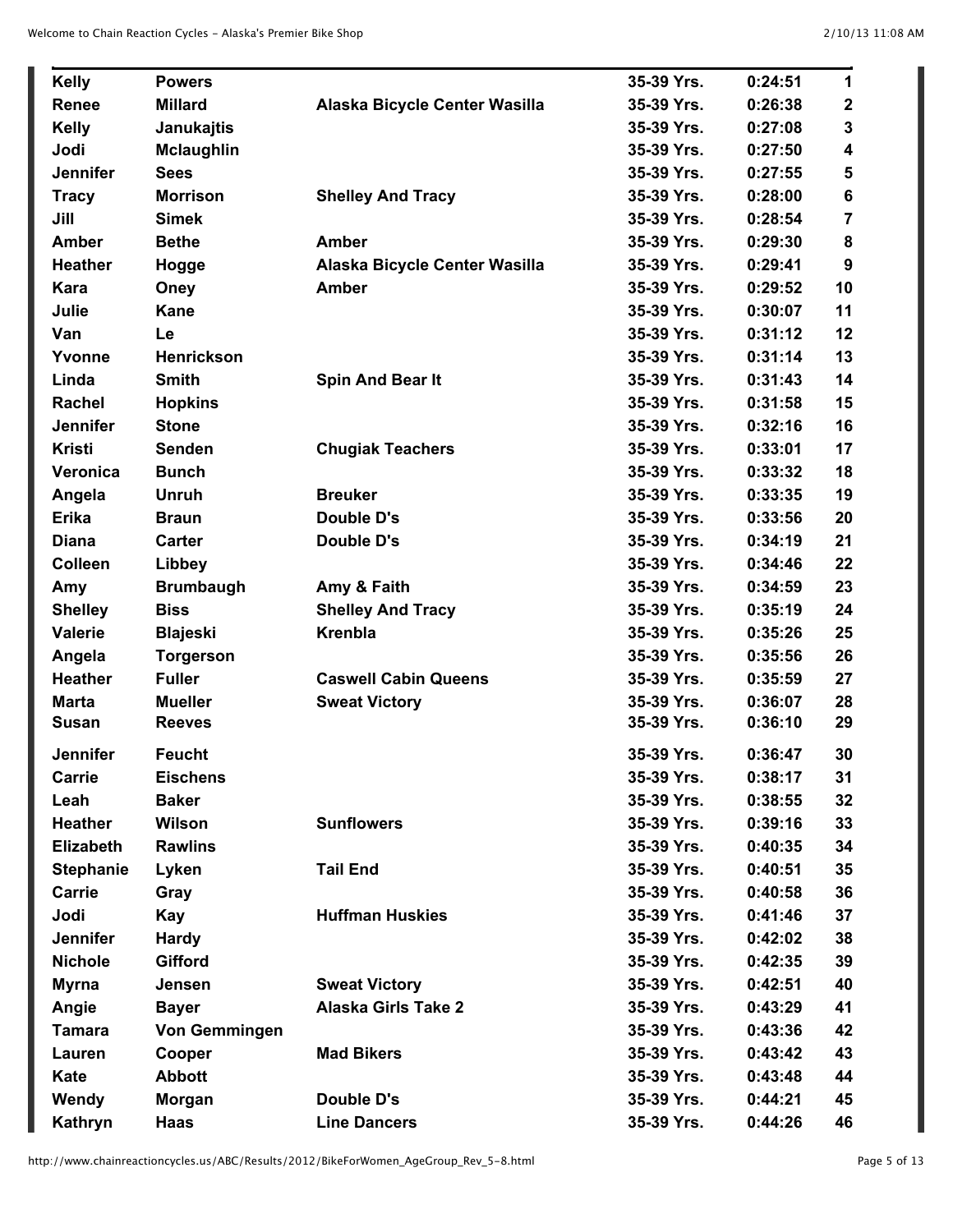| Anna             | <b>Bryant</b>         |                           | 35-39 Yrs. | 0:44:49 | 47               |
|------------------|-----------------------|---------------------------|------------|---------|------------------|
| Heidi            | <b>Brittain</b>       |                           | 35-39 Yrs. | 0:45:39 | 48               |
| <b>Maureen</b>   | Van Wagner            |                           | 35-39 Yrs. | 0:46:50 | 49               |
| <b>Jennifer</b>  | Hodge                 | Double D's                | 35-39 Yrs. | 0:47:35 | 50               |
| <b>Stephanie</b> | <b>Breuker</b>        | <b>Breuker</b>            | 35-39 Yrs. | 0:47:41 | 51               |
| <b>Marnie</b>    | <b>Kaler</b>          |                           | 35-39 Yrs. | 0:47:50 | 52               |
| <b>Kristin</b>   | <b>Van Cleaf</b>      | <b>Sweat Victory</b>      | 35-39 Yrs. | 0:48:07 | 53               |
| <b>Michelle</b>  | <b>Keller</b>         | Double D's                | 35-39 Yrs. | 0:48:13 | 54               |
| <b>Deanna</b>    | <b>Blazejewski</b>    |                           | 35-39 Yrs. | 0:48:48 | 55               |
| Dana             | <b>Massey</b>         | <b>Ward-massey</b>        | 35-39 Yrs. | 0:50:00 | 56               |
| <b>Kim</b>       | <b>Ward</b>           | <b>Ward-massey</b>        | 35-39 Yrs. | 0:50:21 | 57               |
| <b>Sheila</b>    | <b>Acosta</b>         | <b>Harley Chicks</b>      | 35-39 Yrs. | 0:50:41 | 58               |
| Jeanne           | <b>Hickman</b>        |                           | 35-39 Yrs. | 0:50:57 | 59               |
| <b>Stephanie</b> | <b>Proffitt</b>       | <b>Proffitt</b>           | 35-39 Yrs. | 0:53:46 | 60               |
| <b>Roxy</b>      | <b>Petrilla</b>       |                           | 35-39 Yrs. | 0:53:47 | 61               |
| <b>Rachel</b>    | <b>Durand</b>         | <b>Moms Club</b>          | 35-39 Yrs. | 0:53:50 | 62               |
| Laura            | <b>Schneller</b>      | <b>Jpls</b>               | 35-39 Yrs. | 0:54:10 | 63               |
| <b>Nikki</b>     | Jauron                | <b>Arctic Foxes Rugby</b> | 35-39 Yrs. | 0:56:21 | 64               |
| Jill             | Motz                  |                           | 35-39 Yrs. | 0:58:04 | 65               |
| Kathryn          | <b>Bevis</b>          | <b>Bevis Clan</b>         | 35-39 Yrs. | 1:02:33 | 66               |
| <b>Darci</b>     | <b>Ahlin-Stieren</b>  | <b>Pedal Power</b>        | 35-39 Yrs. | 1:10:06 | 67               |
|                  |                       | 40-44 YRS.                |            |         |                  |
| <b>Shannon</b>   | <b>Donley</b>         |                           | 40-44 Yrs. | 0:23:30 | 1                |
| Lori             | <b>Deschamps</b>      |                           | 40-44 Yrs. | 0:24:00 | $\boldsymbol{2}$ |
| Julie            | <b>Berberich</b>      |                           | 40-44 Yrs. | 0:25:14 | $\mathbf{3}$     |
| Rebecca          | <b>Mckee</b>          |                           | 40-44 Yrs. | 0:25:15 | 4                |
| Deana            | <b>Watson</b>         |                           | 40-44 Yrs. | 0:25:42 | 5                |
| <b>Danelle</b>   | Winn                  |                           | 40-44 Yrs. | 0:25:52 | $\bf 6$          |
| Jenny            | <b>Kimball</b>        |                           | 40-44 Yrs. | 0:26:10 | 7                |
| <b>Shannon</b>   | <b>Titzel</b>         |                           | 40-44 Yrs. | 0:26:31 | 8                |
| <b>Stacey</b>    | <b>Kolstad</b>        |                           | 40-44 Yrs. | 0:27:34 | 9                |
| Erin             | <b>Beam</b>           | <b>Swim Bike Rum</b>      | 40-44 Yrs. | 0:27:36 | 10               |
| <b>Colleen</b>   | <b>Franks</b>         |                           | 40-44 Yrs. | 0:27:38 | 11               |
| Andrea           | <b>Ward</b>           |                           | 40-44 Yrs. | 0:27:44 | 12               |
| <b>Rose</b>      | <b>Theisen</b>        |                           | 40-44 Yrs. | 0:28:05 | 13               |
| <b>Tanya</b>     | <b>Kirk</b>           | <b>Kirknators</b>         | 40-44 Yrs. | 0:29:05 | 14               |
| Gayle            | <b>Hoffmeister</b>    |                           | 40-44 Yrs. | 0:29:06 | 15               |
| Julie            | <b>Austerman</b>      |                           | 40-44 Yrs. | 0:29:15 | 16               |
| <b>Alycia</b>    | <b>Beiergrohslein</b> |                           | 40-44 Yrs. | 0:29:20 | 17               |
| Julie            | Vogler                |                           | 40-44 Yrs. | 0:29:22 | 18               |
| <b>Stacy</b>     | <b>Steinberg</b>      |                           | 40-44 Yrs. | 0:29:29 | 19               |
| <b>Kim</b>       | <b>Medina</b>         |                           | 40-44 Yrs. | 0:29:44 | 20               |
| Wendy            | <b>Moe Willis</b>     |                           | 40-44 Yrs. | 0:29:52 | 21               |
| <b>Traci</b>     | <b>Bradford</b>       |                           | 40-44 Yrs. | 0:30:08 | 22               |
|                  | <b>Reeve</b>          |                           | 40-44 Yrs. | 0:31:07 | 23               |
| <b>Triste</b>    |                       |                           |            |         |                  |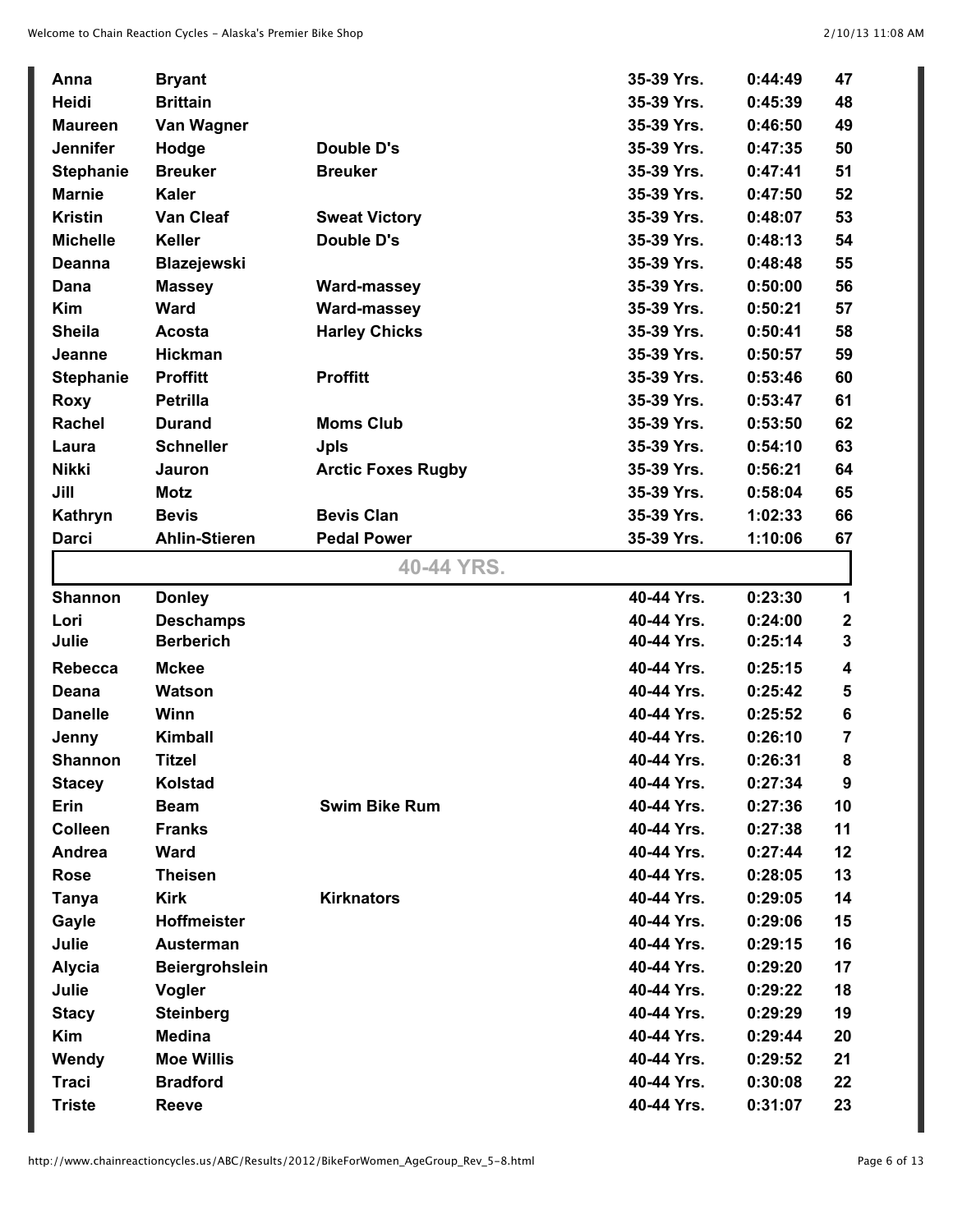| Lee              | <b>Madison</b>       |                             | 40-44 Yrs. | 0:31:15 | 24 |
|------------------|----------------------|-----------------------------|------------|---------|----|
| <b>Bronwyn</b>   | <b>Haynes</b>        |                             | 40-44 Yrs. | 0:31:20 | 25 |
| <b>Stacy</b>     | <b>Dayley</b>        |                             | 40-44 Yrs. | 0:31:22 | 26 |
| Liane            | <b>Nagata</b>        |                             | 40-44 Yrs. | 0:31:26 | 27 |
| Paola            | <b>Banchero</b>      |                             | 40-44 Yrs. | 0:31:34 | 28 |
| <b>Mel</b>       | Chapman              |                             | 40-44 Yrs. | 0:31:56 | 29 |
| <b>Kelly</b>     | Grawunder            |                             | 40-44 Yrs. | 0:32:27 | 30 |
| <b>Elizabeth</b> | <b>Irving</b>        |                             | 40-44 Yrs. | 0:32:50 | 31 |
| <b>Katie</b>     | Gibson               |                             | 40-44 Yrs. | 0:33:27 | 32 |
| Jill             | <b>Reeves</b>        | <b>The Valley Renegades</b> | 40-44 Yrs. | 0:34:07 | 33 |
| <b>Jennifer</b>  | Liepa                | <b>Team Escargot</b>        | 40-44 Yrs. | 0:34:37 | 34 |
| <b>Holly</b>     | <b>Krenz</b>         | <b>Krenbla</b>              | 40-44 Yrs. | 0:34:41 | 35 |
| Jessica          | <b>Willis</b>        |                             | 40-44 Yrs. | 0:34:43 | 36 |
| <b>Katrina</b>   | Cooper               |                             | 40-44 Yrs. | 0:34:53 | 37 |
| <b>Tabitha</b>   | Gregory              | <b>Two Sisters</b>          | 40-44 Yrs. | 0:35:00 | 38 |
| Leann            | <b>Welker</b>        | <b>2hearts 1family</b>      | 40-44 Yrs. | 0:35:46 | 39 |
| <b>Stephanie</b> | <b>Schroeder</b>     |                             | 40-44 Yrs. | 0:35:47 | 40 |
| <b>Micaela</b>   | Jones                |                             | 40-44 Yrs. | 0:35:55 | 41 |
| Jayne            | <b>Markiewicz</b>    |                             | 40-44 Yrs. | 0:37:09 | 42 |
| <b>Claudia</b>   | <b>Flaherty</b>      |                             | 40-44 Yrs. | 0:37:21 | 43 |
| <b>Jennifer</b>  | <b>Starck</b>        |                             | 40-44 Yrs. | 0:37:36 | 44 |
| <b>Rebecca</b>   | <b>Swensen</b>       |                             | 40-44 Yrs. | 0:37:47 | 45 |
| Cindy            | <b>Price-Clifton</b> |                             | 40-44 Yrs. | 0:39:38 | 46 |
| <b>Susan</b>     | <b>Halvor</b>        | <b>Line Dancers</b>         | 40-44 Yrs. | 0:39:40 | 47 |
| <b>Annette</b>   | <b>Funk</b>          | <b>Funky Girls</b>          | 40-44 Yrs. | 0:39:50 | 48 |
| Erin             | <b>Pikey</b>         | <b>Line Dancers</b>         | 40-44 Yrs. | 0:39:58 | 49 |
| <b>Dale</b>      | <b>Kodama</b>        |                             | 40-44 Yrs. | 0:40:22 | 50 |
| <b>Audra</b>     | <b>Hunt</b>          | <b>Alaska Girls Take 2</b>  | 40-44 Yrs. | 0:40:24 | 51 |
| <b>Penny</b>     | <b>Booher</b>        |                             | 40-44 Yrs. | 0:40:29 | 52 |
| <b>Verneese</b>  | Maney-Rouzan         |                             | 40-44 Yrs. | 0:40:47 | 53 |
| Maria            | <b>Robinson</b>      | <b>Caswell Cabin Queens</b> | 40-44 Yrs. | 0:40:47 | 54 |
| Candy            | <b>Petrarca</b>      | <b>Capable Crew</b>         | 40-44 Yrs. | 0:41:29 | 55 |
| <b>Cheryl</b>    | <b>Duda</b>          |                             | 40-44 Yrs. | 0:41:34 | 56 |
| <b>Victoria</b>  | Mejia                |                             | 40-44 Yrs. | 0:41:51 | 57 |
| Naomi            | Zurba                | <b>Mad Bikers</b>           | 40-44 Yrs. | 0:43:11 | 58 |
| <b>Holly</b>     | <b>Mitchell</b>      |                             | 40-44 Yrs. | 0:43:36 | 59 |
| Renae            | <b>Sather</b>        | <b>Capable Crew</b>         | 40-44 Yrs. | 0:43:43 | 60 |
| Jonel            | <b>Schenk</b>        |                             | 40-44 Yrs. | 0:44:00 | 61 |
| Lara             | <b>Madden</b>        |                             | 40-44 Yrs. | 0:44:03 | 62 |
| <b>Darla</b>     | <b>Jones</b>         | <b>Bling Things</b>         | 40-44 Yrs. | 0:44:34 | 63 |
| <b>Debbie</b>    | <b>Flodin</b>        | <b>She Spoke</b>            | 40-44 Yrs. | 0:44:42 | 64 |
| Lisa             | <b>Pekich</b>        | Sherri R.                   | 40-44 Yrs. | 0:45:36 | 65 |
| <b>Sandra</b>    | <b>Lawrence</b>      | <b>Sweat Victory</b>        | 40-44 Yrs. | 0:45:41 | 66 |
| <b>Anh Tuyet</b> | <b>Smallwood</b>     |                             | 40-44 Yrs. | 0:47:42 | 67 |
| Gloria           | Hernandez            | <b>Sweet Riders</b>         | 40-44 Yrs. | 0:48:30 | 68 |
| Wendy            | <b>Pallozzi</b>      | <b>Team Pallozzi</b>        | 40-44 Yrs. | 0:48:34 | 69 |

I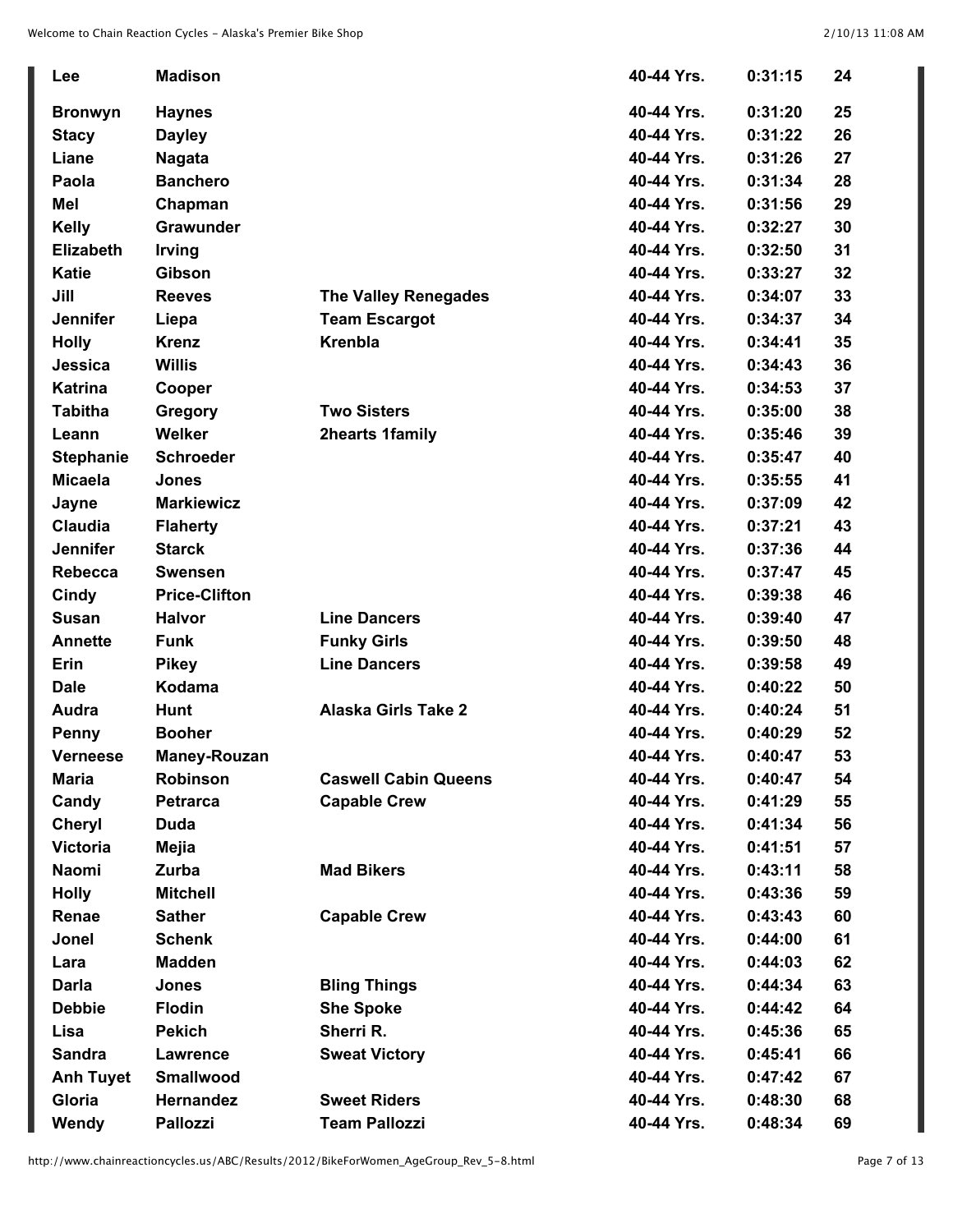| <b>Tracey</b>   | <b>Blain</b>            | <b>Pedal Power</b>                | 40-44 Yrs. | 0:49:21 | 70             |
|-----------------|-------------------------|-----------------------------------|------------|---------|----------------|
| Char            | <b>Williams</b>         |                                   | 40-44 Yrs. | 0:49:39 | 71             |
| <b>Richelle</b> | Jungwirth               | <b>Huffman Huskies</b>            | 40-44 Yrs. | 0:49:47 | 72             |
| Dawn            | <b>Pfeiffer</b>         | <b>Harley Chicks</b>              | 40-44 Yrs. | 0:51:16 | 73             |
| <b>Amanda</b>   | Johnson                 | <b>Healthy Minds Happy Livers</b> | 40-44 Yrs. | 0:51:46 | 74             |
| <b>Vicki</b>    | <b>Schrader</b>         | <b>Pedal Power</b>                | 40-44 Yrs. | 0:52:13 | 75             |
| <b>Kiersten</b> | <b>Hollar</b>           | <b>Line Dancers</b>               | 40-44 Yrs. | 0:52:21 | 76             |
| <b>Mary</b>     | <b>Banaszak</b>         |                                   | 40-44 Yrs. | 0:52:24 | 77             |
| Jessica         | <b>Norton</b>           | <b>Tandem Threesome</b>           | 40-44 Yrs. | 0:52:32 | 78             |
| <b>Tanya</b>    | <b>Engle</b>            | <b>Not So Fast And Furious</b>    | 40-44 Yrs. | 0:53:21 | 79             |
| <b>Karen</b>    | <b>Simmons</b>          | <b>Huffman Huskies</b>            | 40-44 Yrs. | 0:53:37 | 80             |
| <b>Beth Ann</b> | <b>Brogan</b>           | <b>Bling Things</b>               | 40-44 Yrs. | 0:58:36 | 81             |
| <b>Nancy</b>    | <b>Boxler</b>           |                                   | 40-44 Yrs. | 0:59:45 | 82             |
|                 |                         | 45-49 YRS.                        |            |         |                |
| <b>Nancy</b>    | <b>Meade-Miller</b>     |                                   | 45-49 Yrs. | 0:26:31 | 1              |
| <b>Darcy</b>    | <b>Davis</b>            |                                   | 45-49 Yrs. | 0:26:36 | $\mathbf 2$    |
| Lori            | <b>Manion</b>           |                                   | 45-49 Yrs. | 0:26:49 | 3              |
| Janus           | <b>Reyes</b>            |                                   | 45-49 Yrs. | 0:28:02 | 4              |
| <b>Katy</b>     | <b>Rosane</b>           |                                   | 45-49 Yrs. | 0:29:01 | 5              |
| <b>Dianne</b>   | <b>Prince</b>           |                                   | 45-49 Yrs. | 0:29:06 | 6              |
| Jill            | <b>Mcleod</b>           |                                   | 45-49 Yrs. | 0:29:38 | $\overline{7}$ |
| Karen           | <b>Morrison</b>         |                                   | 45-49 Yrs. | 0:29:42 | 8              |
| <b>Fiona</b>    | <b>Peichel</b>          |                                   | 45-49 Yrs. | 0:29:44 | 9              |
| <b>Tina</b>     | <b>McMaster-Goering</b> | <b>Team Tnt</b>                   | 45-49 Yrs. | 0:31:00 | 10             |
| <b>Sissy</b>    | <b>Adams</b>            |                                   | 45-49 Yrs. | 0:31:02 | 11             |
| <b>Dianna</b>   | <b>Clemetson</b>        |                                   | 45-49 Yrs. | 0:31:44 | 12             |
| Julie           | Truskowski              |                                   | 45-49 Yrs. | 0:31:46 | 13             |
| Angela          | <b>Harris</b>           | <b>Happy Harris</b>               | 45-49 Yrs. | 0:32:05 | 14             |
| Carol           | Cyr                     |                                   | 45-49 Yrs. | 0:32:18 | 15             |
| <b>Kris</b>     | Malecha                 | <b>Girdwood Girls Gone Biking</b> | 45-49 Yrs. | 0:32:36 | 16             |
| Joelle          | Hall                    |                                   | 45-49 Yrs. | 0:32:50 | 17             |
| Jan             | <b>Barron</b>           |                                   | 45-49 Yrs. | 0:33:05 | 18             |
| Kenna           | Loyer                   |                                   | 45-49 Yrs. | 0:33:05 | 19             |
| <b>Carmen</b>   | <b>Thomas</b>           |                                   | 45-49 Yrs. | 0:33:13 | 20             |
| Julie           | Osgood                  |                                   | 45-49 Yrs. | 0:33:32 | 21             |
| Janice          | Koval                   |                                   | 45-49 Yrs. | 0:34:09 | 22             |
| Kari            | <b>Brookover</b>        |                                   | 45-49 Yrs. | 0:34:14 | 23             |
| Donna           | <b>Keese</b>            | <b>Double D's</b>                 | 45-49 Yrs. | 0:34:17 | 24             |
| <b>Jennifer</b> | <b>Mckinnon</b>         | <b>Harley Chicks</b>              | 45-49 Yrs. | 0:34:58 | 25             |
| <b>Karen</b>    | <b>Divelbiss</b>        | <b>Permafrosties</b>              | 45-49 Yrs. | 0:35:00 | 26             |
| <b>Terri</b>    | <b>Huebler</b>          | <b>Cruise It</b>                  | 45-49 Yrs. | 0:35:12 | 27             |
| <b>Sheila</b>   | <b>Swanson</b>          |                                   | 45-49 Yrs. | 0:35:35 | 28             |
| Anita           | Wright                  |                                   | 45-49 Yrs. | 0:35:41 | 29             |
| Jessica         | Cederberg               |                                   | 45-49 Yrs. | 0:35:51 | 30             |
| <b>Sandy</b>    | <b>Mahoney</b>          |                                   | 45-49 Yrs. | 0:35:55 | 31             |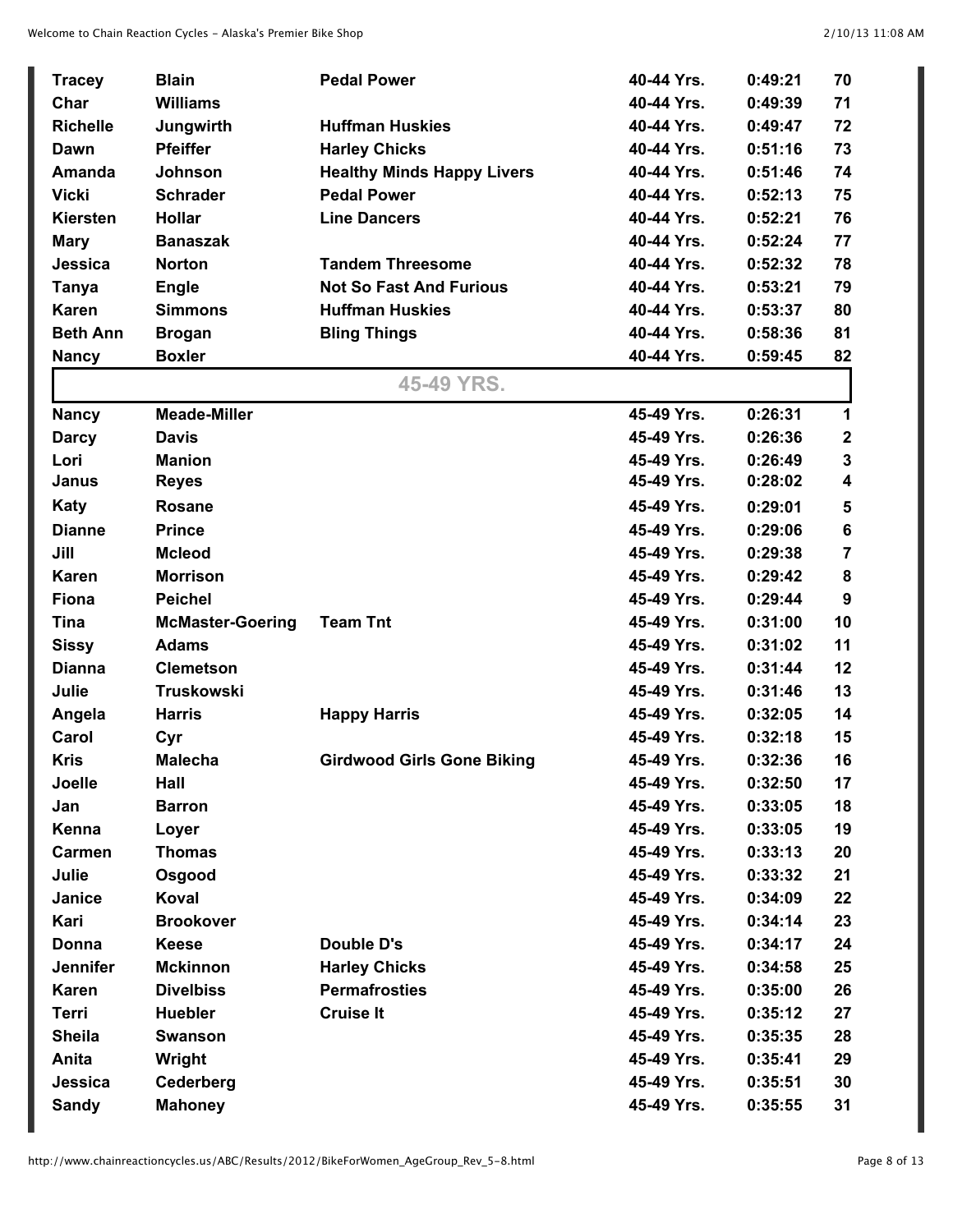| <b>Kathleen</b>  | Judy                   |                                   | 45-49 Yrs. | 0:36:15 | 32               |
|------------------|------------------------|-----------------------------------|------------|---------|------------------|
| Jamie            | <b>Elswick</b>         |                                   | 45-49 Yrs. | 0:36:18 | 33               |
| <b>Sandra</b>    | <b>Hernandez</b>       | <b>Las Yeyeis</b>                 | 45-49 Yrs. | 0:36:43 | 34               |
| Lynnette         | <b>Warren</b>          | <b>Line Dancers</b>               | 45-49 Yrs. | 0:36:51 | 35               |
| <b>Christina</b> | Young                  | <b>The Butt Sisters</b>           | 45-49 Yrs. | 0:37:50 | 36               |
| Cathy            | Coon                   |                                   | 45-49 Yrs. | 0:37:57 | 37               |
| <b>Patricia</b>  | <b>Grenier</b>         | <b>Grenier Girls</b>              | 45-49 Yrs. | 0:39:04 | 38               |
| Laurie           | <b>Edge</b>            |                                   | 45-49 Yrs. | 0:39:13 | 39               |
| Lori             | Gonzalez               | <b>Alaska Dirt Divas</b>          | 45-49 Yrs. | 0:39:16 | 40               |
| <b>Barbara</b>   | <b>Kelly</b>           | <b>Kelly Girls</b>                | 45-49 Yrs. | 0:39:23 | 41               |
| <b>Victoria</b>  | <b>Cronquist</b>       | <b>The Butt Sisters</b>           | 45-49 Yrs. | 0:39:56 | 42               |
| <b>Maggie</b>    | <b>Donnelly</b>        | <b>Girdwood Girls Gone Biking</b> | 45-49 Yrs. | 0:39:59 | 43               |
| <b>Kristy</b>    | West                   |                                   | 45-49 Yrs. | 0:40:15 | 44               |
| <b>Sherri</b>    | <b>Roberds</b>         | Sherri R.                         | 45-49 Yrs. | 0:40:20 | 45               |
| Anne             | <b>Morris</b>          |                                   | 45-49 Yrs. | 0:40:49 | 46               |
| <b>Debbi</b>     | <b>Heinen</b>          |                                   | 45-49 Yrs. | 0:41:18 | 47               |
| <b>Becky</b>     | Graham                 | <b>The Valley Renegades</b>       | 45-49 Yrs. | 0:41:57 | 48               |
| <b>Betsy</b>     | <b>Mckitrick</b>       |                                   | 45-49 Yrs. | 0:42:18 | 49               |
| Joann            | <b>Mitchell</b>        | Spin And Bear It                  | 45-49 Yrs. | 0:43:08 | 50               |
| <b>Denise</b>    | <b>Demetree</b>        | <b>Tail End</b>                   | 45-49 Yrs. | 0:43:12 | 51               |
| Tami             | <b>Boyer</b>           |                                   | 45-49 Yrs. | 0:44:16 | 52               |
| Glenda           | <b>Kerry</b>           | <b>Line Dancers</b>               | 45-49 Yrs. | 0:44:24 | 53               |
| Lee Ann          | <b>Kostelnik</b>       |                                   | 45-49 Yrs. | 0:44:31 | 54               |
| Jamie            | <b>Patterson-Simes</b> | <b>Team Simes</b>                 | 45-49 Yrs. | 0:45:37 | 55               |
| <b>Cheryl</b>    | <b>Armbrust</b>        | <b>Huffman Huskies</b>            | 45-49 Yrs. | 0:46:15 | 56               |
| <b>Nelda</b>     | <b>Dodge</b>           |                                   | 45-49 Yrs. | 0:46:51 | 57               |
| <b>Tiffani</b>   | <b>Bolin</b>           | <b>Bling Things</b>               | 45-49 Yrs. | 0:47:41 | 58               |
| Terri            | <b>Mayeur</b>          | <b>The Valley Renegades</b>       | 45-49 Yrs. | 0:47:43 | 59               |
| <b>Jennifer</b>  | <b>Barsalou</b>        | <b>The Girlfriends</b>            | 45-49 Yrs. | 0:49:24 | 60               |
| <b>Kathleen</b>  | <b>Adams</b>           | <b>Capable Crew</b>               | 45-49 Yrs. | 0:50:27 | 61               |
| Amy              | <b>Thompson</b>        |                                   | 45-49 Yrs. | 0:50:32 | 62               |
| Kim              | O'Brien                | <b>Bling Things</b>               | 45-49 Yrs. | 0:50:33 | 63               |
| <b>Molly</b>     | <b>Connelly</b>        | <b>Team Escargot</b>              | 45-49 Yrs. | 0:56:00 | 64               |
| <b>Denise</b>    | <b>Trujillo</b>        | <b>Bling Things</b>               | 45-49 Yrs. | 0:56:12 | 65               |
| <b>Charmaine</b> | <b>Timmons</b>         |                                   | 45-49 Yrs. | 0:56:44 | 66               |
| Donna            | <b>Barker</b>          |                                   | 45-49 Yrs. | 0:56:47 | 67               |
| Julie            | <b>Beard</b>           |                                   | 45-49 Yrs. | 0:57:04 | 68               |
| <b>Mary</b>      | <b>Janis</b>           | <b>Akgirlz</b>                    | 45-49 Yrs. | 0:58:22 | 69               |
| <b>Katrina</b>   | <b>Moss</b>            |                                   | 45-49 Yrs. | 0:59:45 | 70               |
| <b>Danette</b>   | <b>Schloeder</b>       | <b>Happy Bikers</b>               | 45-49 Yrs. | 1:00:52 | 71               |
| <b>Mary</b>      | <b>Lee Allen</b>       | <b>Ina And Mom</b>                | 45-49 Yrs. | 1:08:38 | 72               |
|                  |                        | 50-54 YRS.                        |            |         |                  |
| <b>Sheryl</b>    | Loan                   |                                   | 50-54 Yrs. | 0:23:38 | 1                |
| <b>Natasha</b>   | <b>Bergt</b>           |                                   | 50-54 Yrs. | 0:25:33 | $\boldsymbol{2}$ |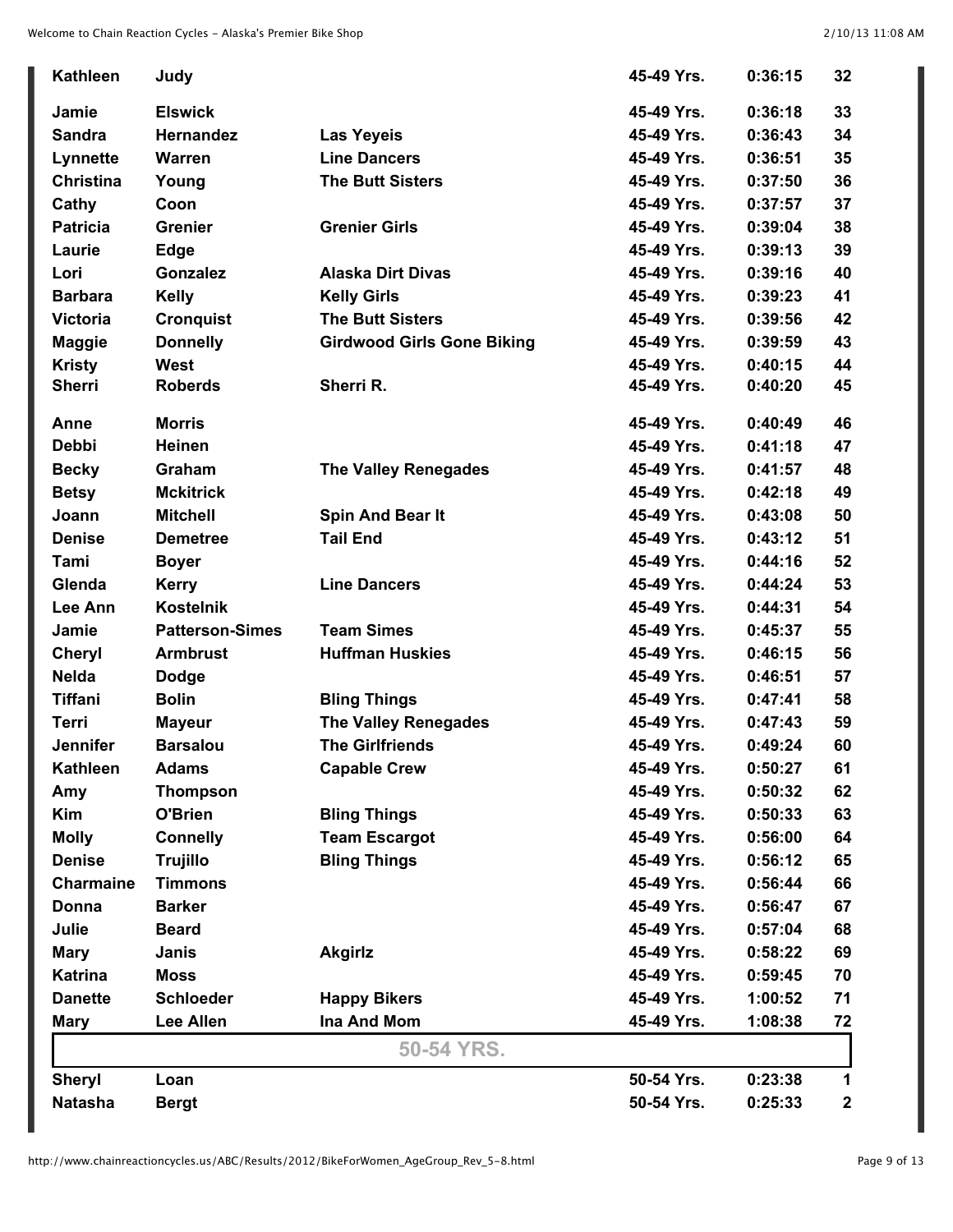| Janet            | <b>Mamikunian</b>    |                          | 50-54 Yrs. | 0:27:14 | 3  |
|------------------|----------------------|--------------------------|------------|---------|----|
| <b>Mary</b>      | <b>Krysinki</b>      |                          | 50-54 Yrs. | 0:29:47 | 4  |
| <b>Alice</b>     | <b>Knapp</b>         |                          | 50-54 Yrs. | 0:29:56 | 5  |
| <b>Mona</b>      | <b>Bremont</b>       |                          | 50-54 Yrs. | 0:29:57 | 6  |
| Cindi            | <b>Pannone</b>       | <b>Spin And Bear It</b>  | 50-54 Yrs. | 0:30:35 | 7  |
| <b>Jennifer</b>  | <b>Bostick</b>       |                          | 50-54 Yrs. | 0:30:40 | 8  |
| Andrea           | <b>Tesch</b>         |                          | 50-54 Yrs. | 0:30:40 | 9  |
| Donna            | <b>Gryder-Boutet</b> |                          | 50-54 Yrs. | 0:30:43 | 10 |
| <b>Jackie</b>    | Cason                |                          | 50-54 Yrs. | 0:31:03 | 11 |
| Lynn             | Kent                 |                          | 50-54 Yrs. | 0:32:07 | 12 |
| <b>Bonnie</b>    | Wanat                |                          | 50-54 Yrs. | 0:32:47 | 13 |
| <b>Kathy</b>     | <b>Seybert</b>       | <b>Seybert Clan</b>      | 50-54 Yrs. | 0:32:56 | 14 |
| <b>Claudette</b> | Yesmant              |                          | 50-54 Yrs. | 0:33:01 | 15 |
| <b>Tricia</b>    | <b>Perkins</b>       | <b>Permafrosties</b>     | 50-54 Yrs. | 0:33:34 | 16 |
| <b>Ilona</b>     | <b>Bessenyey</b>     | <b>Stroganof</b>         | 50-54 Yrs. | 0:33:47 | 17 |
| <b>Maureen</b>   | Haggblom             |                          | 50-54 Yrs. | 0:33:47 | 18 |
| <b>Janet</b>     | <b>Thibert</b>       |                          | 50-54 Yrs. | 0:34:02 | 19 |
| <b>Marcia</b>    | <b>Davis</b>         |                          | 50-54 Yrs. | 0:34:14 | 20 |
| <b>Terri</b>     | <b>Morganson</b>     |                          | 50-54 Yrs. | 0:34:23 | 21 |
| <b>Nancy</b>     | <b>Murphy</b>        |                          | 50-54 Yrs. | 0:34:41 | 22 |
| <b>Saree</b>     | <b>Timmons</b>       | <b>Two Sisters</b>       | 50-54 Yrs. | 0:35:00 | 23 |
| <b>Ruth</b>      | <b>Carter</b>        |                          | 50-54 Yrs. | 0:36:17 | 24 |
| <b>Katherine</b> | <b>Faryniarz</b>     |                          | 50-54 Yrs. | 0:36:23 | 25 |
| <b>Diane</b>     | Loopstra             |                          | 50-54 Yrs. | 0:36:29 | 26 |
| <b>Sherri</b>    | <b>Felton</b>        |                          | 50-54 Yrs. | 0:36:31 | 27 |
| Dona             | <b>Endsley</b>       |                          | 50-54 Yrs. | 0:36:39 | 28 |
| <b>Sue</b>       | <b>Parry</b>         |                          | 50-54 Yrs. | 0:37:07 | 29 |
| <b>Cindy</b>     | <b>Davis</b>         | <b>Chugiak Teachers</b>  | 50-54 Yrs. | 0:37:08 | 30 |
| Kari             | <b>Dupree</b>        | <b>Funky Girls</b>       | 50-54 Yrs. | 0:37:30 | 31 |
| Lori             | <b>Haynes</b>        |                          | 50-54 Yrs. | 0:37:32 | 32 |
| <b>Vickie</b>    | Green                | <b>Cruise It</b>         | 50-54 Yrs. | 0:37:43 | 33 |
| <b>Cindy</b>     | Kupczynski           | On Par                   | 50-54 Yrs. | 0:37:49 | 34 |
| <b>Patricia</b>  | <b>Neptune</b>       | <b>Nep-tunes</b>         | 50-54 Yrs. | 0:38:09 | 35 |
| <b>Barbara</b>   | <b>Kagerer</b>       |                          | 50-54 Yrs. | 0:38:19 | 36 |
| Kathy            | <b>Keck</b>          | <b>Team Beaker</b>       | 50-54 Yrs. | 0:38:23 | 37 |
| <b>Deborah</b>   | Warner               |                          | 50-54 Yrs. | 0:39:24 | 38 |
| Tami             | Wheeler              |                          | 50-54 Yrs. | 0:39:44 | 39 |
| <b>Trish</b>     | Lacey                |                          | 50-54 Yrs. | 0:39:50 | 40 |
| Linda            | Hoehne               | <b>Alaska Dirt Divas</b> | 50-54 Yrs. | 0:40:04 | 41 |
| Cathy            | Lecompte             | <b>Line Dancers</b>      | 50-54 Yrs. | 0:40:06 | 42 |
| <b>Michelle</b>  | <b>Murphy</b>        | <b>Alaska Dirt Divas</b> | 50-54 Yrs. | 0:40:08 | 43 |
| <b>Sandra</b>    | <b>Harley</b>        | <b>Harley Chicks</b>     | 50-54 Yrs. | 0:40:34 | 44 |
| Andrea           | <b>Tesch</b>         |                          | 50-54 Yrs. | 0:30:40 | 45 |
| Robin            | <b>Bowers</b>        |                          | 50-54 Yrs. | 0:40:57 | 46 |
| <b>Susan</b>     | <b>Luetters</b>      | Runosu                   | 50-54 Yrs. | 0:40:57 | 47 |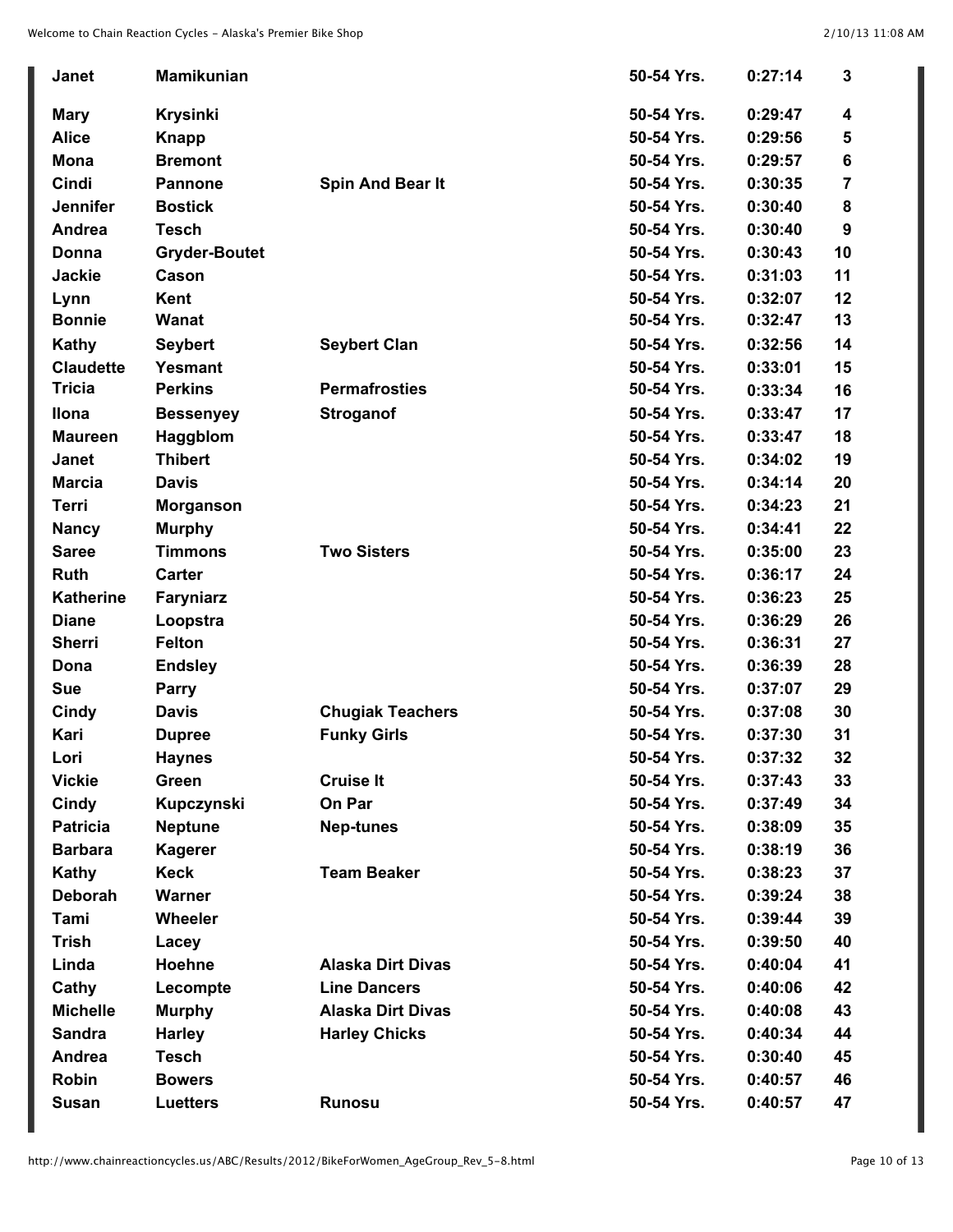| <b>Teri</b>      | Paton              |                          | 50-54 Yrs. | 0:41:15 | 48          |
|------------------|--------------------|--------------------------|------------|---------|-------------|
| Marti            | <b>Pausback</b>    | <b>Martha N AI</b>       | 50-54 Yrs. | 0:41:26 | 49          |
| Ginni            | <b>Burbridge</b>   |                          | 50-54 Yrs. | 0:41:28 | 50          |
| Gail             | <b>Hoefler</b>     | <b>Glow Go's</b>         | 50-54 Yrs. | 0:42:20 | 51          |
| Dara             | <b>Glass</b>       | Spin And Bear It         | 50-54 Yrs. | 0:42:24 | 52          |
| Julye            | <b>Neel</b>        |                          | 50-54 Yrs. | 0:42:46 | 53          |
| Peggy            | <b>Martinez</b>    |                          | 50-54 Yrs. | 0:42:59 | 54          |
| <b>Susan</b>     | <b>Daniels</b>     | On Par                   | 50-54 Yrs. | 0:43:28 | 55          |
| <b>Kelly</b>     | <b>Heithold</b>    | <b>Line Dancers</b>      | 50-54 Yrs. | 0:43:42 | 56          |
| Peggy            | <b>Dailey</b>      | <b>Brendel Kriers</b>    | 50-54 Yrs. | 0:44:00 | 57          |
| Jolene           | <b>Hotho</b>       | <b>Glow Go's</b>         | 50-54 Yrs. | 0:45:49 | 58          |
| Carrie           | <b>Wills</b>       |                          | 50-54 Yrs. | 0:45:51 | 59          |
| Jean             | <b>Moran</b>       | <b>Team Escargot</b>     | 50-54 Yrs. | 0:46:10 | 60          |
| <b>Mindy</b>     | Meyn               | <b>Meyn Gals</b>         | 50-54 Yrs. | 0:47:49 | 61          |
| <b>Elaine</b>    | <b>Hulse</b>       |                          | 50-54 Yrs. | 0:48:49 | 62          |
| <b>Diane</b>     | <b>Houston</b>     |                          | 50-54 Yrs. | 0:49:24 | 63          |
| <b>Belinda</b>   | <b>Sessions</b>    | <b>Bling Things</b>      | 50-54 Yrs. | 0:49:31 | 64          |
| <b>Katherine</b> | <b>Hays</b>        | <b>Glow Go's</b>         | 50-54 Yrs. | 0:50:33 | 65          |
| <b>Deedee</b>    | <b>Brandeberry</b> | <b>Deedee's Team</b>     | 50-54 Yrs. | 0:50:40 | 66          |
| Jodi             | <b>Walton</b>      | <b>Glow Go's</b>         | 50-54 Yrs. | 0:52:49 | 67          |
| Luann            | <b>Piccard</b>     | Mixsell/piccard          | 50-54 Yrs. | 0:55:39 | 68          |
| <b>Delene</b>    | <b>Bartel</b>      | <b>Glow Go's</b>         | 50-54 Yrs. | 0:56:02 | 69          |
|                  |                    |                          |            |         |             |
|                  |                    | 55-59 YRS.               |            |         |             |
| <b>Margaret</b>  | <b>Hillhouse</b>   |                          | 55-59 Yrs. | 0:28:09 | 1           |
| <b>Trish</b>     | <b>Jenkins</b>     |                          | 55-59 Yrs. | 0:28:51 | $\mathbf 2$ |
| <b>Maggie</b>    | <b>Fitzgerald</b>  |                          | 55-59 Yrs. | 0:29:41 | $\mathbf 3$ |
| Lesley           | Yamauchi           |                          | 55-59 Yrs. | 0:30:05 | 4           |
| Pam              | Cassidy            |                          | 55-59 Yrs. | 0:30:40 | 5           |
| <b>Cindy</b>     | Hendel             |                          | 55-59 Yrs  | 0:30:48 | 6           |
| Cindy            | Cooper             |                          | 55-59 Yrs. | 0:30:59 | 7           |
| Jane             | Whitsett           |                          | 55-59 Yrs. | 0:31:59 | 8           |
| <b>Kerry</b>     | Reardon            |                          | 55-59 Yrs. | 0:32:37 | 9           |
| Maggi            | <b>Arend</b>       |                          | 55-59 Yrs. | 0:32:55 | 10          |
| Eileen           | <b>Floyd</b>       |                          | 55-59 Yrs. | 0:33:00 | 11          |
| Celia            | Rozen              |                          | 55-59 Yrs. | 0:33:34 | 12          |
| <b>Mary</b>      | <b>Duhoux</b>      |                          | 55-59 Yrs. | 0:33:49 | 13          |
| Linda            | Yarborough         | <b>Alaska Dirt Divas</b> | 55-59 Yrs. | 0:34:15 | 14          |
| <b>Margaret</b>  | Volz               | Wwd's                    | 55-59 Yrs. | 0:34:40 | 15          |
| <b>Camille</b>   | <b>Rodrigues</b>   |                          | 55-59 Yrs. | 0:35:09 | 16          |
| <b>Patti</b>     | <b>Phillips</b>    |                          | 55-59 Yrs. | 0:35:16 | 17          |
| <b>Debra</b>     | <b>Kinn</b>        |                          | 55-59 Yrs. | 0:35:41 | 18          |
| Gail             | Heineman           |                          | 55-59 Yrs. | 0:36:42 | 19          |
| Joani            | Welch              | Wwd's                    | 55-59 Yrs. | 0:36:56 | 20          |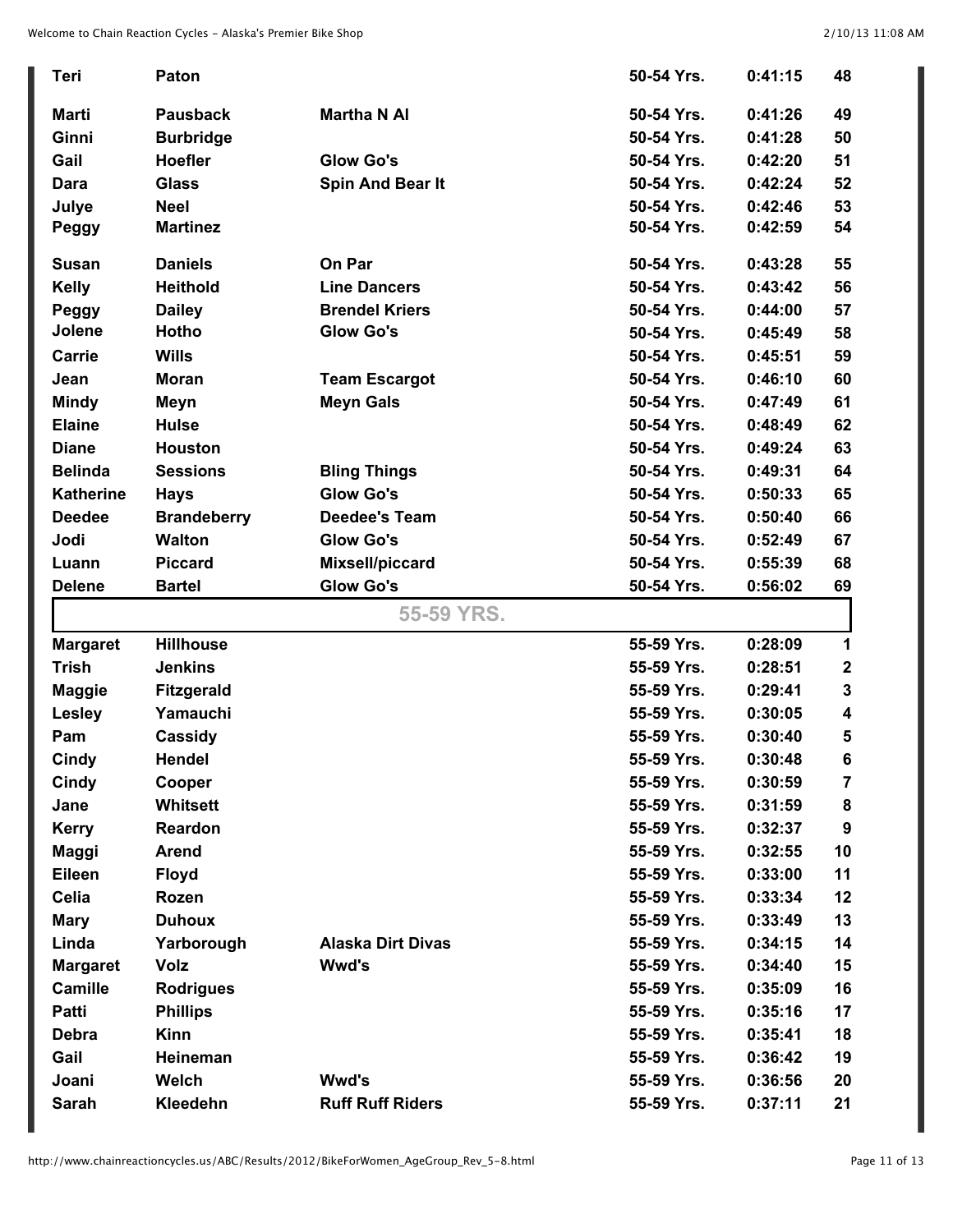| <b>Chisholm</b><br><b>Ruff Ruff Riders</b><br>55-59 Yrs.<br><b>Mary Ann</b><br>0:38:48<br>Leslie<br>55-59 Yrs.<br>0:38:48<br>Dean<br><b>Trula</b><br>Wwd's<br>55-59 Yrs.<br>0:40:23<br>Acena<br>Kate<br>55-59 Yrs.<br>0:40:42<br><b>Nixon</b><br><b>Colleen</b><br>55-59 Yrs.<br>0:40:49<br>Newgaard<br><b>Dede</b><br><b>Schwartz</b><br>55-59 Yrs.<br>0:41:13<br>Grawunder<br>55-59 Yrs.<br>0:41:22<br><b>Kristy</b><br>Aisha<br>55-59 Yrs.<br>0:41:34<br><b>Barnes</b><br>Caryn<br>Rea<br>55-59 Yrs.<br>0:42:09<br><b>Glow Go's</b><br>55-59 Yrs.<br>0:43:40<br><b>Cheryl</b><br>Hannon<br><b>Waltz</b><br>55-59 Yrs.<br><b>Mary</b><br>0:44:28<br><b>Susan</b><br><b>Kramer</b><br>55-59 Yrs.<br>0:44:42<br><b>Team Shazam</b><br>55-59 Yrs.<br>0:45:55<br>Leenstra<br><b>Maryann</b><br><b>Glow Go's</b><br><b>Grenier</b><br>55-59 Yrs.<br>0:47:59<br><b>Mary</b><br>Lorraine<br><b>Krueger</b><br><b>Spinning Sisters</b><br>55-59 Yrs.<br>0:49:41<br><b>Chris</b><br><b>Nolan</b><br><b>Line Dancers</b><br>55-59 Yrs.<br>0:50:10<br>55-59 Yrs.<br>0:50:14<br><b>Deb</b><br><b>Line Dancers</b><br><b>Deprospero</b><br><b>Krier</b><br><b>Brendel Kriers</b><br>55-59 Yrs.<br>0:50:43<br>Judy<br><b>Cocklan-Vendl</b><br>55-59 Yrs.<br><b>Mary</b><br><b>Happy Bikers</b><br>0:51:33<br><b>Deborah</b><br><b>Barto</b><br><b>Mommaandmika</b><br>55-59 Yrs.<br>0:52:44<br>55-59 Yrs.<br><b>Potvin</b><br><b>Spinning Sisters</b><br>Joni<br>0:54:56<br>60-64 YRS.<br><b>Wiggins</b><br>60-64 Yrs.<br>0:34:29<br>Jane<br><b>Caldwell</b> |                   |               |                         |            |         | 22               |
|--------------------------------------------------------------------------------------------------------------------------------------------------------------------------------------------------------------------------------------------------------------------------------------------------------------------------------------------------------------------------------------------------------------------------------------------------------------------------------------------------------------------------------------------------------------------------------------------------------------------------------------------------------------------------------------------------------------------------------------------------------------------------------------------------------------------------------------------------------------------------------------------------------------------------------------------------------------------------------------------------------------------------------------------------------------------------------------------------------------------------------------------------------------------------------------------------------------------------------------------------------------------------------------------------------------------------------------------------------------------------------------------------------------------------------------------------------------------------------------------------------------------------------------------------|-------------------|---------------|-------------------------|------------|---------|------------------|
|                                                                                                                                                                                                                                                                                                                                                                                                                                                                                                                                                                                                                                                                                                                                                                                                                                                                                                                                                                                                                                                                                                                                                                                                                                                                                                                                                                                                                                                                                                                                                  |                   |               |                         |            |         |                  |
|                                                                                                                                                                                                                                                                                                                                                                                                                                                                                                                                                                                                                                                                                                                                                                                                                                                                                                                                                                                                                                                                                                                                                                                                                                                                                                                                                                                                                                                                                                                                                  |                   |               |                         |            |         | 23               |
|                                                                                                                                                                                                                                                                                                                                                                                                                                                                                                                                                                                                                                                                                                                                                                                                                                                                                                                                                                                                                                                                                                                                                                                                                                                                                                                                                                                                                                                                                                                                                  |                   |               |                         |            |         | 24               |
|                                                                                                                                                                                                                                                                                                                                                                                                                                                                                                                                                                                                                                                                                                                                                                                                                                                                                                                                                                                                                                                                                                                                                                                                                                                                                                                                                                                                                                                                                                                                                  |                   |               |                         |            |         | 25               |
|                                                                                                                                                                                                                                                                                                                                                                                                                                                                                                                                                                                                                                                                                                                                                                                                                                                                                                                                                                                                                                                                                                                                                                                                                                                                                                                                                                                                                                                                                                                                                  |                   |               |                         |            |         | 26               |
|                                                                                                                                                                                                                                                                                                                                                                                                                                                                                                                                                                                                                                                                                                                                                                                                                                                                                                                                                                                                                                                                                                                                                                                                                                                                                                                                                                                                                                                                                                                                                  |                   |               |                         |            |         | 27               |
|                                                                                                                                                                                                                                                                                                                                                                                                                                                                                                                                                                                                                                                                                                                                                                                                                                                                                                                                                                                                                                                                                                                                                                                                                                                                                                                                                                                                                                                                                                                                                  |                   |               |                         |            |         | 28               |
|                                                                                                                                                                                                                                                                                                                                                                                                                                                                                                                                                                                                                                                                                                                                                                                                                                                                                                                                                                                                                                                                                                                                                                                                                                                                                                                                                                                                                                                                                                                                                  |                   |               |                         |            |         | 29               |
|                                                                                                                                                                                                                                                                                                                                                                                                                                                                                                                                                                                                                                                                                                                                                                                                                                                                                                                                                                                                                                                                                                                                                                                                                                                                                                                                                                                                                                                                                                                                                  |                   |               |                         |            |         | 30               |
|                                                                                                                                                                                                                                                                                                                                                                                                                                                                                                                                                                                                                                                                                                                                                                                                                                                                                                                                                                                                                                                                                                                                                                                                                                                                                                                                                                                                                                                                                                                                                  |                   |               |                         |            |         | 31               |
|                                                                                                                                                                                                                                                                                                                                                                                                                                                                                                                                                                                                                                                                                                                                                                                                                                                                                                                                                                                                                                                                                                                                                                                                                                                                                                                                                                                                                                                                                                                                                  |                   |               |                         |            |         | 32               |
|                                                                                                                                                                                                                                                                                                                                                                                                                                                                                                                                                                                                                                                                                                                                                                                                                                                                                                                                                                                                                                                                                                                                                                                                                                                                                                                                                                                                                                                                                                                                                  |                   |               |                         |            |         | 33               |
|                                                                                                                                                                                                                                                                                                                                                                                                                                                                                                                                                                                                                                                                                                                                                                                                                                                                                                                                                                                                                                                                                                                                                                                                                                                                                                                                                                                                                                                                                                                                                  |                   |               |                         |            |         | 34               |
|                                                                                                                                                                                                                                                                                                                                                                                                                                                                                                                                                                                                                                                                                                                                                                                                                                                                                                                                                                                                                                                                                                                                                                                                                                                                                                                                                                                                                                                                                                                                                  |                   |               |                         |            |         | 35               |
|                                                                                                                                                                                                                                                                                                                                                                                                                                                                                                                                                                                                                                                                                                                                                                                                                                                                                                                                                                                                                                                                                                                                                                                                                                                                                                                                                                                                                                                                                                                                                  |                   |               |                         |            |         | 36               |
|                                                                                                                                                                                                                                                                                                                                                                                                                                                                                                                                                                                                                                                                                                                                                                                                                                                                                                                                                                                                                                                                                                                                                                                                                                                                                                                                                                                                                                                                                                                                                  |                   |               |                         |            |         | 37               |
|                                                                                                                                                                                                                                                                                                                                                                                                                                                                                                                                                                                                                                                                                                                                                                                                                                                                                                                                                                                                                                                                                                                                                                                                                                                                                                                                                                                                                                                                                                                                                  |                   |               |                         |            |         | 38               |
|                                                                                                                                                                                                                                                                                                                                                                                                                                                                                                                                                                                                                                                                                                                                                                                                                                                                                                                                                                                                                                                                                                                                                                                                                                                                                                                                                                                                                                                                                                                                                  |                   |               |                         |            |         | 39               |
|                                                                                                                                                                                                                                                                                                                                                                                                                                                                                                                                                                                                                                                                                                                                                                                                                                                                                                                                                                                                                                                                                                                                                                                                                                                                                                                                                                                                                                                                                                                                                  |                   |               |                         |            |         | 40               |
|                                                                                                                                                                                                                                                                                                                                                                                                                                                                                                                                                                                                                                                                                                                                                                                                                                                                                                                                                                                                                                                                                                                                                                                                                                                                                                                                                                                                                                                                                                                                                  |                   |               |                         |            |         | 41               |
|                                                                                                                                                                                                                                                                                                                                                                                                                                                                                                                                                                                                                                                                                                                                                                                                                                                                                                                                                                                                                                                                                                                                                                                                                                                                                                                                                                                                                                                                                                                                                  |                   |               |                         |            |         | 42               |
|                                                                                                                                                                                                                                                                                                                                                                                                                                                                                                                                                                                                                                                                                                                                                                                                                                                                                                                                                                                                                                                                                                                                                                                                                                                                                                                                                                                                                                                                                                                                                  |                   |               |                         |            |         |                  |
|                                                                                                                                                                                                                                                                                                                                                                                                                                                                                                                                                                                                                                                                                                                                                                                                                                                                                                                                                                                                                                                                                                                                                                                                                                                                                                                                                                                                                                                                                                                                                  |                   |               |                         |            |         | 1                |
|                                                                                                                                                                                                                                                                                                                                                                                                                                                                                                                                                                                                                                                                                                                                                                                                                                                                                                                                                                                                                                                                                                                                                                                                                                                                                                                                                                                                                                                                                                                                                  | <b>Barbara</b>    |               |                         | 60-64 Yrs. | 0:34:45 | $\boldsymbol{2}$ |
| <b>Carrick</b><br>60-64 Yrs.<br>Gretchen<br>0:35:17                                                                                                                                                                                                                                                                                                                                                                                                                                                                                                                                                                                                                                                                                                                                                                                                                                                                                                                                                                                                                                                                                                                                                                                                                                                                                                                                                                                                                                                                                              |                   |               |                         |            |         | 3                |
| <b>Slaven</b><br>60-64 Yrs.<br>0:35:24<br><b>Terry</b>                                                                                                                                                                                                                                                                                                                                                                                                                                                                                                                                                                                                                                                                                                                                                                                                                                                                                                                                                                                                                                                                                                                                                                                                                                                                                                                                                                                                                                                                                           |                   |               |                         |            |         | 4                |
| <b>Susan</b><br><b>The Girlfriends</b><br>60-64 Yrs.<br><b>Reeves</b><br>0:35:35                                                                                                                                                                                                                                                                                                                                                                                                                                                                                                                                                                                                                                                                                                                                                                                                                                                                                                                                                                                                                                                                                                                                                                                                                                                                                                                                                                                                                                                                 |                   |               |                         |            |         | 5                |
| <b>Helene</b><br><b>Markman</b><br><b>Pedal Power</b><br>60-64 Yrs.<br>0:35:52                                                                                                                                                                                                                                                                                                                                                                                                                                                                                                                                                                                                                                                                                                                                                                                                                                                                                                                                                                                                                                                                                                                                                                                                                                                                                                                                                                                                                                                                   |                   |               |                         |            |         | 6                |
| <b>Team Shazam</b><br>60-64 Yrs.<br><b>Beth</b><br><b>Baker</b><br>0:36:01                                                                                                                                                                                                                                                                                                                                                                                                                                                                                                                                                                                                                                                                                                                                                                                                                                                                                                                                                                                                                                                                                                                                                                                                                                                                                                                                                                                                                                                                       |                   |               |                         |            |         | 7                |
| <b>Kathie</b><br><b>Steele</b><br>60-64 Yrs.<br>0:36:18                                                                                                                                                                                                                                                                                                                                                                                                                                                                                                                                                                                                                                                                                                                                                                                                                                                                                                                                                                                                                                                                                                                                                                                                                                                                                                                                                                                                                                                                                          |                   |               |                         |            |         | 8                |
|                                                                                                                                                                                                                                                                                                                                                                                                                                                                                                                                                                                                                                                                                                                                                                                                                                                                                                                                                                                                                                                                                                                                                                                                                                                                                                                                                                                                                                                                                                                                                  | Colleen           |               |                         | 60-64 Yrs. | 0:36:41 | 9                |
| <b>Marinucci</b>                                                                                                                                                                                                                                                                                                                                                                                                                                                                                                                                                                                                                                                                                                                                                                                                                                                                                                                                                                                                                                                                                                                                                                                                                                                                                                                                                                                                                                                                                                                                 | Jeanne            |               |                         | 60-64 Yrs. | 0:38:41 | 10               |
| <b>Fischer</b>                                                                                                                                                                                                                                                                                                                                                                                                                                                                                                                                                                                                                                                                                                                                                                                                                                                                                                                                                                                                                                                                                                                                                                                                                                                                                                                                                                                                                                                                                                                                   | <b>Molly</b>      |               |                         | 60-64 Yrs. | 0:38:45 | 11               |
| <b>McCammon</b>                                                                                                                                                                                                                                                                                                                                                                                                                                                                                                                                                                                                                                                                                                                                                                                                                                                                                                                                                                                                                                                                                                                                                                                                                                                                                                                                                                                                                                                                                                                                  | Jean              |               | <b>Gdula Gals</b>       | 60-64 Yrs. | 0:39:49 | 12               |
| Gdula                                                                                                                                                                                                                                                                                                                                                                                                                                                                                                                                                                                                                                                                                                                                                                                                                                                                                                                                                                                                                                                                                                                                                                                                                                                                                                                                                                                                                                                                                                                                            | <b>Katherine</b>  |               |                         | 60-64 Yrs. | 0:39:57 | 13               |
| O'Grady                                                                                                                                                                                                                                                                                                                                                                                                                                                                                                                                                                                                                                                                                                                                                                                                                                                                                                                                                                                                                                                                                                                                                                                                                                                                                                                                                                                                                                                                                                                                          | <b>Sharon</b>     |               | <b>Spinning Sisters</b> | 60-64 Yrs. | 0:40:23 | 14               |
| <b>Merrell</b>                                                                                                                                                                                                                                                                                                                                                                                                                                                                                                                                                                                                                                                                                                                                                                                                                                                                                                                                                                                                                                                                                                                                                                                                                                                                                                                                                                                                                                                                                                                                   | Carol             |               | <b>Sixty-somethings</b> | 60-64 Yrs. | 0:41:00 | 15               |
| <b>Petersen</b>                                                                                                                                                                                                                                                                                                                                                                                                                                                                                                                                                                                                                                                                                                                                                                                                                                                                                                                                                                                                                                                                                                                                                                                                                                                                                                                                                                                                                                                                                                                                  | Helen             |               |                         | 60-64 Yrs. | 0:41:22 | 16               |
| <b>Hamner</b>                                                                                                                                                                                                                                                                                                                                                                                                                                                                                                                                                                                                                                                                                                                                                                                                                                                                                                                                                                                                                                                                                                                                                                                                                                                                                                                                                                                                                                                                                                                                    | Val               |               | <b>Team Shazam</b>      | 60-64 Yrs. | 0:41:23 | 17               |
| Jokela                                                                                                                                                                                                                                                                                                                                                                                                                                                                                                                                                                                                                                                                                                                                                                                                                                                                                                                                                                                                                                                                                                                                                                                                                                                                                                                                                                                                                                                                                                                                           |                   |               |                         | 60-64 Yrs. | 0:44:18 | 18               |
|                                                                                                                                                                                                                                                                                                                                                                                                                                                                                                                                                                                                                                                                                                                                                                                                                                                                                                                                                                                                                                                                                                                                                                                                                                                                                                                                                                                                                                                                                                                                                  | <b>Catherrine</b> |               |                         |            |         | 19               |
| Ruth<br><b>Davis</b><br><b>Seybert Clan</b><br><b>Rezabeck</b><br>60-64 Yrs.<br>0:44:59                                                                                                                                                                                                                                                                                                                                                                                                                                                                                                                                                                                                                                                                                                                                                                                                                                                                                                                                                                                                                                                                                                                                                                                                                                                                                                                                                                                                                                                          | <b>Ruth</b>       |               | <b>Runosu</b>           | 60-64 Yrs. | 0:46:54 | 20               |
| <b>Spinning Sisters</b><br><b>Knox</b>                                                                                                                                                                                                                                                                                                                                                                                                                                                                                                                                                                                                                                                                                                                                                                                                                                                                                                                                                                                                                                                                                                                                                                                                                                                                                                                                                                                                                                                                                                           |                   |               |                         |            |         | 21               |
| <b>Claudia</b><br><b>Duffield</b><br>60-64 Yrs.<br>0:47:41                                                                                                                                                                                                                                                                                                                                                                                                                                                                                                                                                                                                                                                                                                                                                                                                                                                                                                                                                                                                                                                                                                                                                                                                                                                                                                                                                                                                                                                                                       |                   |               |                         |            |         | 22               |
| <b>Spinning Sisters</b><br><b>Kathy</b><br><b>Kuletz</b><br>60-64 Yrs.<br>0:48:37                                                                                                                                                                                                                                                                                                                                                                                                                                                                                                                                                                                                                                                                                                                                                                                                                                                                                                                                                                                                                                                                                                                                                                                                                                                                                                                                                                                                                                                                | <b>Sheryl</b>     | <b>Norton</b> | <b>Tandem Threesome</b> | 60-64 Yrs. | 0:54:29 | 23               |